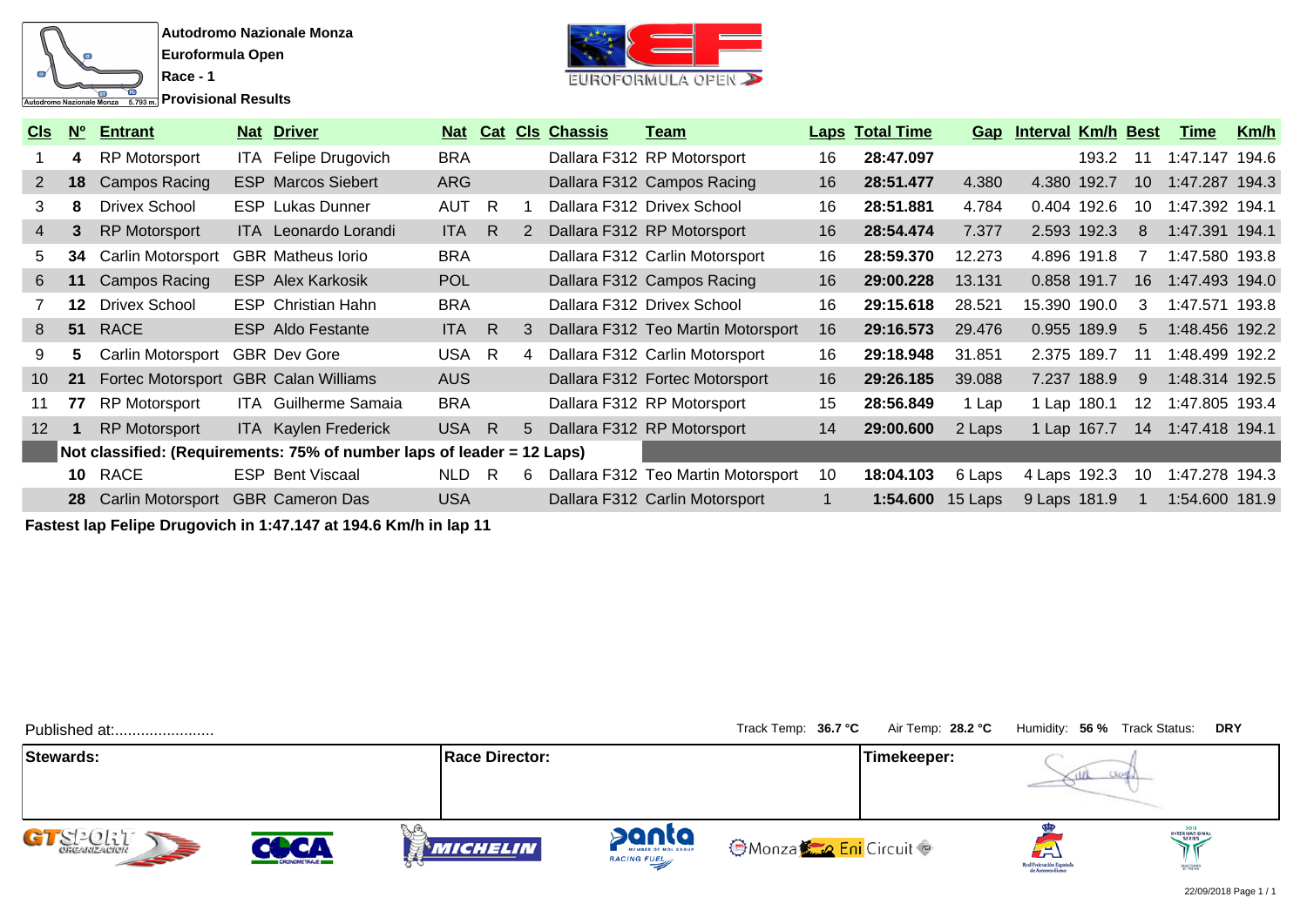

**Provisional Results by Class** 

**Race - 1**



| <b>CIS</b>     | N <sup>o</sup> | <b>Entrant</b>                       | <b>Nat Driver</b>                                                      |            |    |    | Nat Cat CIs Chassis | <u>Team</u>                        |    | <b>Laps Total Time</b> | <u>Gap</u> | <b>Interval Km/h Best</b> |       |                 | <b>Time</b>    | Km/h  |
|----------------|----------------|--------------------------------------|------------------------------------------------------------------------|------------|----|----|---------------------|------------------------------------|----|------------------------|------------|---------------------------|-------|-----------------|----------------|-------|
|                | 4              | <b>RP Motorsport</b>                 | ITA Felipe Drugovich                                                   | <b>BRA</b> |    |    |                     | Dallara F312 RP Motorsport         | 16 | 28:47.097              |            |                           | 193.2 | 11              | 1:47.147       | 194.6 |
| 2              | 18             | Campos Racing                        | <b>ESP Marcos Siebert</b>                                              | <b>ARG</b> |    |    |                     | Dallara F312 Campos Racing         | 16 | 28:51.477              | 4.380      | 4.380 192.7               |       | 10              | 1:47.287 194.3 |       |
| 3              | 34             | Carlin Motorsport                    | <b>GBR</b> Matheus lorio                                               | <b>BRA</b> |    |    |                     | Dallara F312 Carlin Motorsport     | 16 | 28:59.370              | 12.273     | 7.893 191.8               |       |                 | 1:47.580 193.8 |       |
| $\overline{4}$ | 11             | Campos Racing                        | <b>ESP Alex Karkosik</b>                                               | <b>POL</b> |    |    |                     | Dallara F312 Campos Racing         | 16 | 29:00.228              | 13.131     | 0.858 191.7               |       | 16              | 1:47.493 194.0 |       |
| 5.             | 12             | <b>Drivex School</b>                 | <b>ESP</b> Christian Hahn                                              | <b>BRA</b> |    |    |                     | Dallara F312 Drivex School         | 16 | 29:15.618              | 28.521     | 15.390 190.0              |       | 3               | 1:47.571       | 193.8 |
| 6              | 21             | <b>Fortec Motorsport</b>             | <b>GBR Calan Williams</b>                                              | <b>AUS</b> |    |    |                     | Dallara F312 Fortec Motorsport     | 16 | 29:26.185              | 39.088     | 10.567 188.9              |       | 9               | 1:48.314 192.5 |       |
|                | 77             | <b>RP Motorsport</b>                 | <b>ITA</b> Guilherme Samaia                                            | <b>BRA</b> |    |    |                     | Dallara F312 RP Motorsport         | 15 | 28:56.849              | 1 Lap      | 1 Lap 180.1               |       | 12 <sup>°</sup> | 1:47.805 193.4 |       |
|                |                |                                      | Not classified: (Requirements: 75% of number laps of leader = 12 Laps) |            |    |    |                     |                                    |    |                        |            |                           |       |                 |                |       |
|                |                | 28 Carlin Motorsport GBR Cameron Das |                                                                        | <b>USA</b> |    |    |                     | Dallara F312 Carlin Motorsport     |    | 1:54.600               |            | 15 Laps 14 Laps 181.9     |       |                 | 1:54.600 181.9 |       |
|                |                | <b>Rookie</b>                        |                                                                        |            |    |    |                     |                                    |    |                        |            |                           |       |                 |                |       |
|                | 8              | <b>Drivex School</b>                 | <b>ESP</b> Lukas Dunner                                                | AUT        | R. |    |                     | Dallara F312 Drivex School         | 16 | 28:51.881              |            |                           | 192.6 | 10              | 1:47.392 194.1 |       |
| 2              | 3              | <b>RP Motorsport</b>                 | ITA Leonardo Lorandi                                                   | <b>ITA</b> | -R | 2  |                     | Dallara F312 RP Motorsport         | 16 | 28:54.474              | 7.377      | 2.593 192.3               |       | 8               | 1:47.391 194.1 |       |
| 3              | 51             | <b>RACE</b>                          | <b>ESP</b> Aldo Festante                                               | <b>ITA</b> | R  | 3  |                     | Dallara F312 Teo Martin Motorsport | 16 | 29:16.573              | 29.476     | 22.099 189.9              |       | 5               | 1:48.456 192.2 |       |
| $\overline{4}$ | 5              | Carlin Motorsport                    | <b>GBR</b> Dev Gore                                                    | USA R      |    | 4  |                     | Dallara F312 Carlin Motorsport     | 16 | 29:18.948              | 31.851     | 2.375 189.7               |       | 11              | 1:48.499 192.2 |       |
| 5.             |                | <b>RP Motorsport</b>                 | <b>ITA</b> Kaylen Frederick                                            | USA R      |    | 5. |                     | Dallara F312 RP Motorsport         | 14 | 29:00.600              | 2 Laps     | 2 Laps 167.7              |       | 14              | 1:47.418 194.1 |       |
|                |                |                                      | Not classified: (Requirements: 75% of number laps of leader = 12 Laps) |            |    |    |                     |                                    |    |                        |            |                           |       |                 |                |       |
|                |                | 10 RACE                              | <b>ESP Bent Viscaal</b>                                                | <b>NLD</b> | R  | 6  |                     | Dallara F312 Teo Martin Motorsport | 10 | 18:04.103              | 6 Laps     | 4 Laps 192.3              |       | 10 <sup>°</sup> | 1:47.278       | 194.3 |

**Fastest lap Felipe Drugovich in 1:47.147 at 194.6 Km/h in lap 11**

| Published at:                     |                            |                       |                                             | Track Temp: 36.7 °C          | Air Temp: 28.2 °C | Humidity: 56 % Track Status:                                      | <b>DRY</b>                                   |
|-----------------------------------|----------------------------|-----------------------|---------------------------------------------|------------------------------|-------------------|-------------------------------------------------------------------|----------------------------------------------|
| Stewards:                         |                            | <b>Race Director:</b> |                                             |                              | Timekeeper:       |                                                                   |                                              |
| <b>SEP</b><br><b>CHCANIZACION</b> | <b>LCA</b><br>CRONOMETRAJE | <b>MICHELIN</b>       | panta<br>MEMBER OF MOL GROUP<br>RACING FUEL | <b>OMonza Co Eni</b> Circuit |                   | $\left( -\right)$<br>Real Federación Española<br>de Automovilismo | 2018<br>INTERNATIONAL<br>SERIES<br>SANCRONED |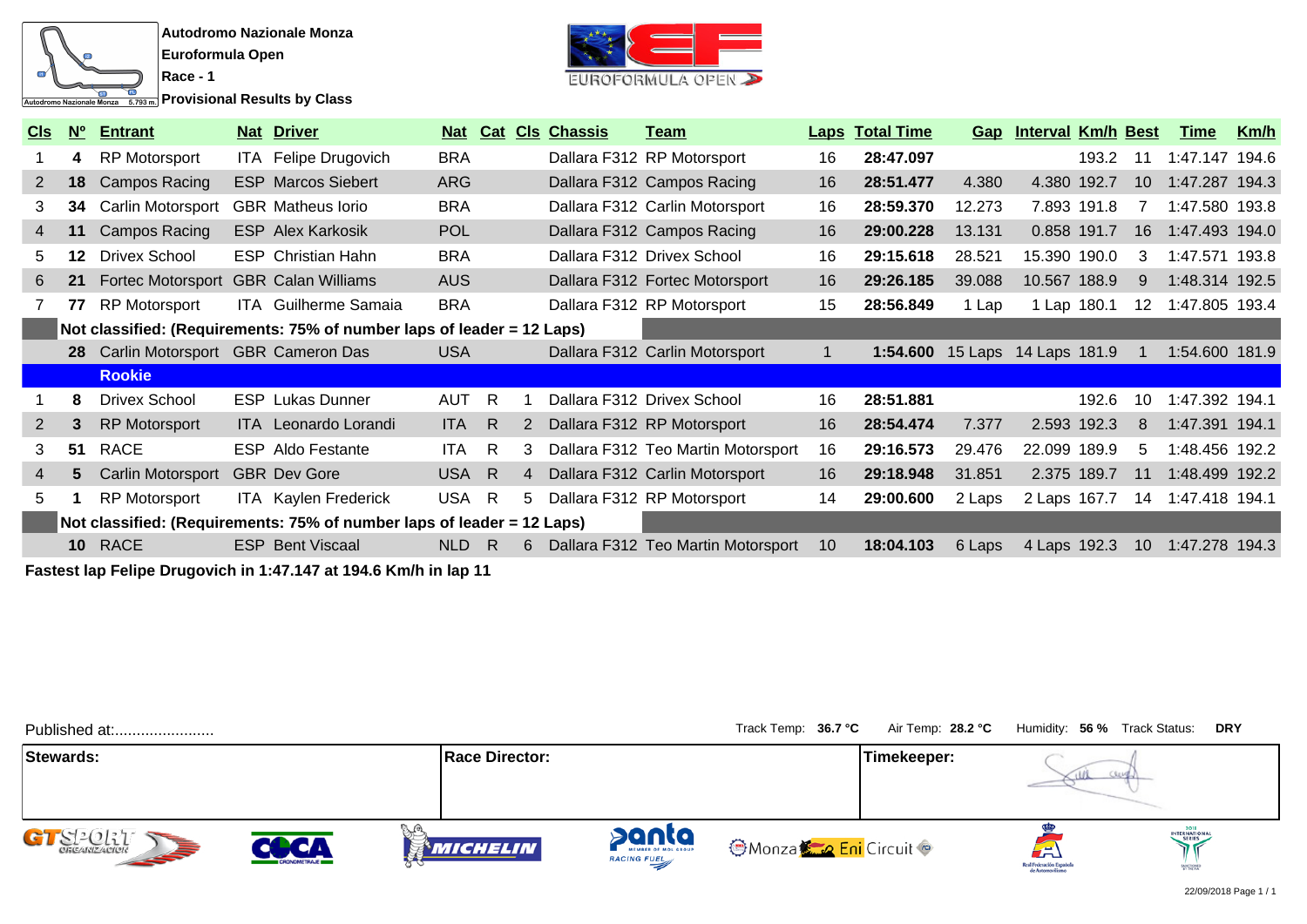

**Race - 1**

**Provisional Classification by Driver Fastest Lap** 



| <b>Clas</b>       | <b>No</b>       | <b>Entrant</b>           |     | <b>Nat Driver</b>           | <b>Nat</b> |              |                | <b>Cat Clas Chassis</b> | Team                         | <b>Laps</b> | <b>Best</b>    | Time     | <b>Gap</b> | <b>Interval</b> | Km/h  |
|-------------------|-----------------|--------------------------|-----|-----------------------------|------------|--------------|----------------|-------------------------|------------------------------|-------------|----------------|----------|------------|-----------------|-------|
|                   | 4               | <b>RP Motorsport</b>     | ITA | Felipe Drugovich            | <b>BRA</b> |              |                | Dallara F312            | <b>RP Motorsport</b>         | 16          | 11             | 1:47.147 |            |                 | 194.6 |
| $\overline{2}$    | 10 <sup>°</sup> | <b>RACE</b>              |     | <b>ESP</b> Bent Viscaal     | NLD        | $\mathsf{R}$ |                | Dallara F312            | <b>Teo Martin Motorsport</b> | 10          | 10             | 1:47.278 | 0.131      | 0.131           | 194.3 |
| 3                 | 18              | Campos Racing            |     | <b>ESP</b> Marcos Siebert   | ARG        |              |                | Dallara F312            | Campos Racing                | 16          | 10             | 1:47.287 | 0.140      | 0.009           | 194.3 |
| $\overline{4}$    | 3               | <b>RP Motorsport</b>     |     | <b>ITA</b> Leonardo Lorandi | <b>ITA</b> | $\mathsf{R}$ | 2              | Dallara F312            | <b>RP Motorsport</b>         | 16          | 8              | 1:47.391 | 0.244      | 0.104           | 194.1 |
| 5                 | 8               | <b>Drivex School</b>     |     | <b>ESP</b> Lukas Dunner     | <b>AUT</b> | R.           | 3              | Dallara F312            | Drivex School                | 16          | 10             | 1:47.392 | 0.245      | 0.001           | 194.1 |
| 6                 |                 | <b>RP Motorsport</b>     |     | <b>ITA</b> Kaylen Frederick | <b>USA</b> | $\mathsf{R}$ | $\overline{4}$ | Dallara F312            | <b>RP Motorsport</b>         | 14          | 14             | 1:47.418 | 0.271      | 0.026           | 194.1 |
|                   | 11              | Campos Racing            |     | <b>ESP</b> Alex Karkosik    | <b>POL</b> |              |                | Dallara F312            | Campos Racing                | 16          | 16             | 1:47.493 | 0.346      | 0.075           | 194.0 |
| 8                 | $12 \,$         | <b>Drivex School</b>     |     | <b>ESP</b> Christian Hahn   | <b>BRA</b> |              |                | Dallara F312            | <b>Drivex School</b>         | 16          | 3              | 1:47.571 | 0.424      | 0.078           | 193.8 |
| 9                 | 34              | <b>Carlin Motorsport</b> |     | <b>GBR</b> Matheus lorio    | <b>BRA</b> |              |                | Dallara F312            | Carlin Motorsport            | 16          | $\overline{7}$ | 1:47.580 | 0.433      | 0.009           | 193.8 |
| 10 <sup>°</sup>   | 77              | <b>RP Motorsport</b>     |     | <b>ITA</b> Guilherme Samaia | <b>BRA</b> |              |                | Dallara F312            | <b>RP Motorsport</b>         | 15          | 12             | 1:47.805 | 0.658      | 0.225           | 193.4 |
| 11                | 21              | <b>Fortec Motorsport</b> |     | <b>GBR</b> Calan Williams   | <b>AUS</b> |              |                | Dallara F312            | <b>Fortec Motorsport</b>     | 16          | 9              | 1:48.314 | 1.167      | 0.509           | 192.5 |
| $12 \overline{ }$ | 51              | <b>RACE</b>              |     | <b>ESP</b> Aldo Festante    | <b>ITA</b> | $\mathsf{R}$ | 5              | Dallara F312            | <b>Teo Martin Motorsport</b> | 16          | 5              | 1:48.456 | 1.309      | 0.142           | 192.2 |
| 13                | 5               | Carlin Motorsport        |     | <b>GBR</b> Dev Gore         | <b>USA</b> | R            | 6              | Dallara F312            | Carlin Motorsport            | 16          | 11             | 1:48.499 | 1.352      | 0.043           | 192.2 |
| 14                | 28              | Carlin Motorsport        |     | <b>GBR</b> Cameron Das      | <b>USA</b> |              |                | Dallara F312            | Carlin Motorsport            |             | 1              | 1:54.600 | 7.453      | 6.101           | 181.9 |













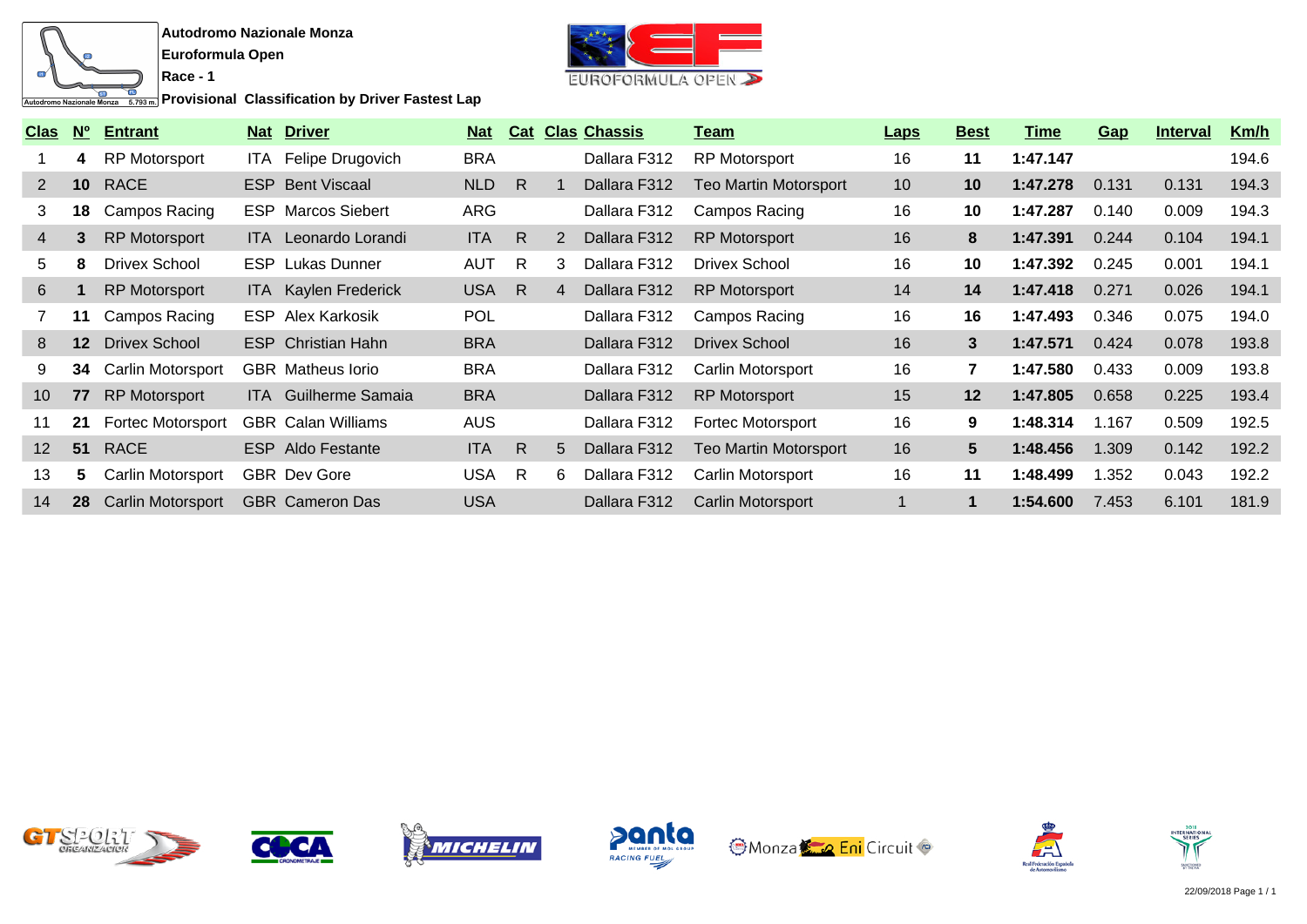

**Distance and Speed Average** 

**Race - 1**



| <b>Clas</b>       | $N^{\circ}$ | <b>Entrant</b>           | <u>Nat</u> | <b>Driver</b>                                                          | <u>Nat</u> |              |   | <b>Cat Clas Chassis</b> | <u>Team</u>                  | <b>Laps</b> | <b>Distance</b> | <b>Total Time</b> | Km/h  |
|-------------------|-------------|--------------------------|------------|------------------------------------------------------------------------|------------|--------------|---|-------------------------|------------------------------|-------------|-----------------|-------------------|-------|
|                   | 4           | <b>RP Motorsport</b>     | ITA.       | Felipe Drugovich                                                       | <b>BRA</b> |              |   | Dallara F312            | <b>RP Motorsport</b>         | 16          | 92.68           | 28:47.097         | 193.2 |
| $\mathbf{2}$      | 18          | Campos Racing            | <b>ESP</b> | <b>Marcos Siebert</b>                                                  | <b>ARG</b> |              |   | Dallara F312            | Campos Racing                | 16          | 92.68           | 28:51.477         | 192.7 |
| 3                 | 8           | <b>Drivex School</b>     | <b>ESP</b> | Lukas Dunner                                                           | <b>AUT</b> | R.           |   | Dallara F312            | <b>Drivex School</b>         | 16          | 92.68           | 28:51.881         | 192.6 |
| $\overline{4}$    | 3           | <b>RP Motorsport</b>     | ITA.       | Leonardo Lorandi                                                       | <b>ITA</b> | R.           | 2 | Dallara F312            | <b>RP Motorsport</b>         | 16          | 92.68           | 28:54.474         | 192.3 |
| 5                 | 34          | Carlin Motorsport        | <b>GBR</b> | Matheus Iorio                                                          | <b>BRA</b> |              |   | Dallara F312            | Carlin Motorsport            | 16          | 92.68           | 28:59.370         | 191.8 |
| 6                 | 11          | <b>Campos Racing</b>     | ESP        | Alex Karkosik                                                          | <b>POL</b> |              |   | Dallara F312            | Campos Racing                | 16          | 92.68           | 29:00.228         | 191.7 |
|                   | 12          | <b>Drivex School</b>     | <b>ESP</b> | Christian Hahn                                                         | <b>BRA</b> |              |   | Dallara F312            | <b>Drivex School</b>         | 16          | 92.68           | 29:15.618         | 190.0 |
| 8                 |             | 51 RACE                  |            | ESP Aldo Festante                                                      | <b>ITA</b> | R.           | 3 | Dallara F312            | <b>Teo Martin Motorsport</b> | 16          | 92.68           | 29:16.573         | 189.9 |
| 9                 | 5           | Carlin Motorsport        |            | GBR Dev Gore                                                           | <b>USA</b> | R.           | 4 | Dallara F312            | Carlin Motorsport            | 16          | 92.68           | 29:18.948         | 189.7 |
| 10 <sup>°</sup>   | 21          | Fortec Motorsport        |            | <b>GBR</b> Calan Williams                                              | <b>AUS</b> |              |   | Dallara F312            | <b>Fortec Motorsport</b>     | 16          | 92.68           | 29:26.185         | 188.9 |
| 11                | 77          | <b>RP Motorsport</b>     | ITA.       | Guilherme Samaia                                                       | <b>BRA</b> |              |   | Dallara F312            | <b>RP Motorsport</b>         | 15          | 86.89           | 28:56.849         | 180.1 |
| $12 \overline{ }$ |             | <b>RP Motorsport</b>     | ITA I      | Kaylen Frederick                                                       | <b>USA</b> | $\mathsf{R}$ | 5 | Dallara F312            | <b>RP Motorsport</b>         | 14          | 81.10           | 29:00.600         | 167.7 |
|                   |             |                          |            | Not classified: (Requirements: 75% of number laps of leader = 12 Laps) |            |              |   |                         |                              |             |                 |                   |       |
|                   | 10          | <b>RACE</b>              | <b>ESP</b> | <b>Bent Viscaal</b>                                                    | <b>NLD</b> | R.           | 6 | Dallara F312            | Teo Martin Motorsport        | 10          | 57.93           | 18:04.103         | 192.3 |
|                   | 28          | <b>Carlin Motorsport</b> |            | <b>GBR</b> Cameron Das                                                 | <b>USA</b> |              |   | Dallara F312            | Carlin Motorsport            |             | 05.79           | 1:54.600          | 181.9 |













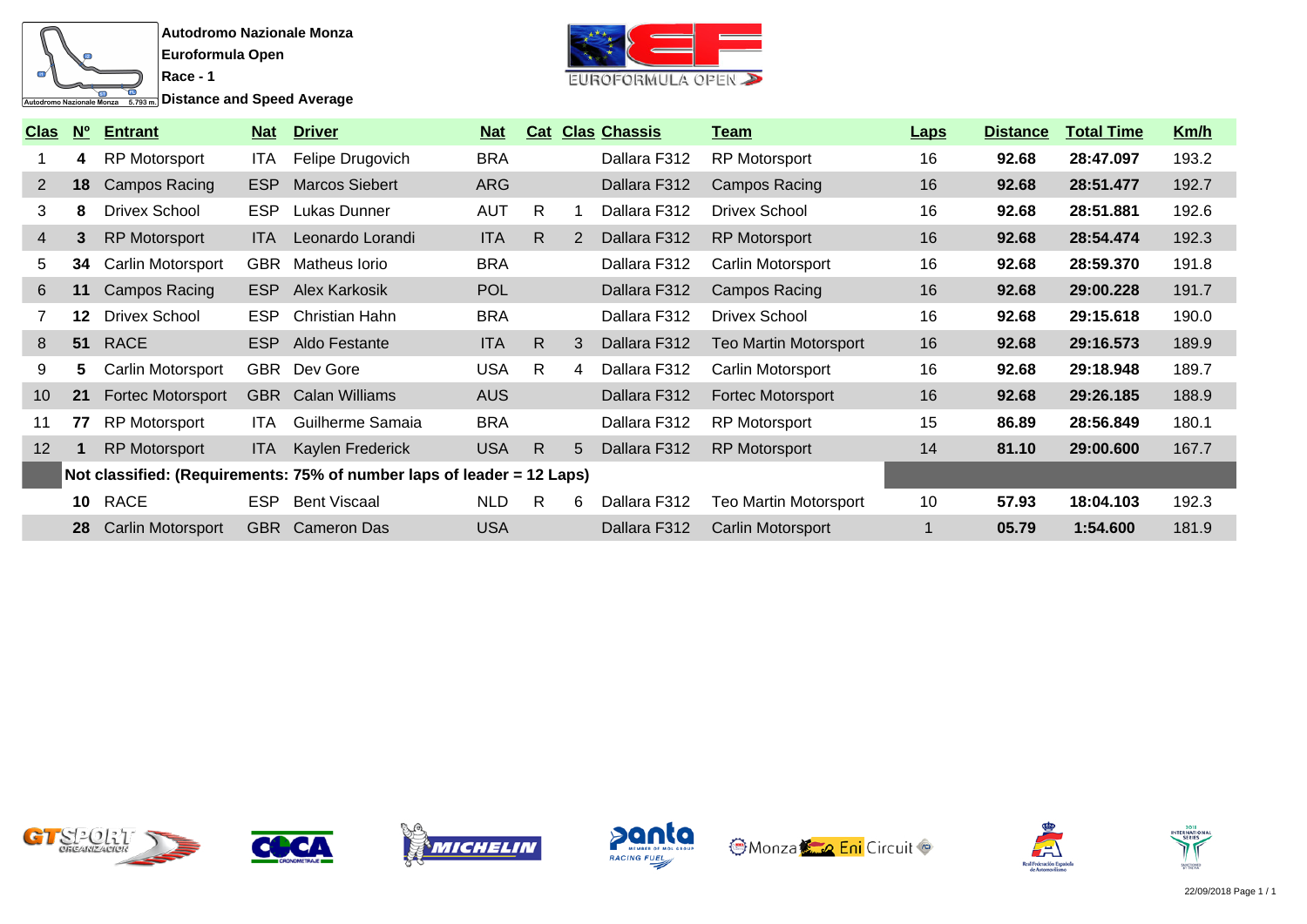



<del>ta</del><br>Engli**analisis** Lap Analysis

| 1              |             | Kaylen Frederick |          | R            |        | Dallara F312 5       |                |             | Dev Gore            |          | R            |        | Dallara F312          |
|----------------|-------------|------------------|----------|--------------|--------|----------------------|----------------|-------------|---------------------|----------|--------------|--------|-----------------------|
|                |             |                  |          |              |        | <b>RP Motorsport</b> |                |             |                     |          |              |        | Carlin Motorsport     |
| Lap D          | <b>Time</b> | Sector 1         | Sector 2 | Sector 3     | T. Spd | <b>Elapsed</b>       | Lap D          | <b>Time</b> | Sector 1            | Sector 2 | Sector 3     | T. Spd | <b>Elapsed</b>        |
| 1              | 2:26.868 P  | 41.754           | 47.393   | 57.721       | 214.2  | 2:26.868             | $\mathbf{1}$   | 1:55.227    | 40.463              | 37.942   | 36.822       | 198.5  | 1:55.227              |
| $\sqrt{2}$     | 2:23.768    | 1:09.717         | 36.849   | 37.202       | 200.0  | 4:50.636             | $\overline{2}$ | 1:53.644    | 40.403              | 36.646   | 36.595       | 244.3  | 3:48.871              |
| 3              | 2:33.710    | 45.787           | 1:08.587 | 39.336       | 224.5  | 7:24.346             | 3              | 1:49.203    | 35.986              | 36.500   | 36.717       | 250.0  | 5:38.074              |
| $\overline{4}$ | 1:47.802    | 35.502           | 36.083   | 36.217       | 254.7  | 9:12.148             | $\overline{4}$ | 1:48.813    | 35.782              | 36.461   | 36.570       | 248.8  | 7:26.887              |
| 5              | 2:12.419 P  | 35.044           | 40.564   | 56.811       | 260.8  | 11:24.567            | 5              | 1:48.646    | 35.723              | 36.351   | 36.572       | 251.1  | 9:15.533              |
| 6              | 3:10.484    | 1:56.812         | 37.075   | 36.597       | 201.4  | 14:35.051            | 6              | 1:48.603    | 35.611              | 36.385   | 36.607       | 251.7  | 11:04.136             |
| $\overline{7}$ | 1:48.254    | 35.552           | 35.865   | 36.837       | 253.5  | 16:23.305            | $\overline{7}$ | 1:48.783    | 35.753              | 36.311   | 36.719       | 251.1  | 12:52.919             |
| 8              | 1:48.278    | 35.619           | 35.907   | 36.752       | 252.3  | 18:11.583            | 8              | 1:49.683    | 36.454              | 36.408   | 36.821       | 251.7  | 14:42.602             |
| 9              | 1:48.410    | 35.937           | 35.830   | 36.643       | 238.9  | 19:59.993            | 9              | 1:49.200    | 35.952              | 36.515   | 36.733       | 249.4  | 16:31.802             |
| 10             | 1:48.518    | 35.513           | 36.505   | 36.500       | 253.5  | 21:48.511            | 10             | 1:48.745    | 35.758              | 36.399   | 36.588       | 248.2  | 18:20.547             |
| 11             | 1:49.266    | 35.720           | 37.049   | 36.497       | 254.7  | 23:37.777            | -11            | 1:48.499    | 35.660              | 36.277   | 36.562       | 251.1  | 20:09.046             |
| 12             | 1:47.768    | 35.277           | 36.365   | 36.126       | 260.8  | 25:25.545            | 12             | 1:48.720    | 35.759              | 36.309   | 36.652       | 251.7  | 21:57.766             |
| 13             | 1:47.637    | 35.125           | 36.001   | 36.511       | 261.5  | 27:13.182            | -13            | 1:48.713    | 35.764              | 36.296   | 36.653       | 252.3  | 23:46.479             |
| 14             | 1:47.418    | 35.282           | 35.846   | 36.290       | 254.7  | 29:00.600            | 14             | 1:49.086    | 35.684              | 36.784   | 36.618       | 251.1  | 25:35.565             |
| 3              |             |                  |          | R            |        | Dallara F312         | 15             | 1:51.443    | 36.035              | 38.397   | 37.011       | 254.1  | 27:27.008             |
|                |             | Leonardo Lorandi |          |              |        |                      | 16             | 1:51.940    | 35.879              | 38.862   | 37.199       | 247.7  | 29:18.948             |
|                |             |                  |          |              |        | RP Motorsport        |                |             |                     |          |              |        |                       |
| Lap D          | <b>Time</b> | Sector 1         | Sector 2 | Sector 3     | T. Spd | <b>Elapsed</b>       | $\mathsf{8}$   |             | Lukas Dunner        |          | R            |        | Dallara F312          |
| 1              | 1:54.888    | 38.639           | 37.694   | 38.555       | 212.1  | 1:54.888             |                |             |                     |          |              |        | <b>Drivex School</b>  |
| $\sqrt{2}$     | 1:48.004    | 35.731           | 36.100   | 36.173       | 253.5  | 3:42.892 Lap D       |                | <b>Time</b> | Sector 1            | Sector 2 | Sector 3     | T. Spd | <b>Elapsed</b>        |
| 3              | 1:49.169    | 35.219           | 36.646   | 37.304       | 252.9  | 5:32.061             | 1              | 1:52.615    | 38.398              | 37.785   | 36.432       | 205.3  | 1:52.615              |
| $\overline{4}$ | 1:48.611    | 35.360           | 36.944   | 36.307       | 257.1  | 7:20.672             | $\overline{2}$ | 1:48.119    | 35.625              | 36.032   | 36.462       | 255.9  | 3:40.734              |
| 5              | 1:47.668    | 35.598           | 35.830   | 36.240       | 258.3  | 9:08.340             | 3              | 1:48.588    | 35.730              | 36.532   | 36.326       | 251.7  | 5:29.322              |
| $\,6$          | 1:47.914    | 35.906           | 35.775   | 36.233       | 261.5  | 10:56.254            | $\overline{4}$ | 1:48.474    | 35.549              | 36.663   | 36.262       | 258.3  | 7:17.796              |
| 7              | 1:47.716    | 35.683           | 35.853   | 36.180       | 250.5  | 12:43.970            | 5              | 1:47.880    | 35.720              | 36.044   | 36.116       | 255.3  | 9:05.676              |
| $\bf 8$        | 1:47.391    | 35.449           | 35.768   | 36.174       | 252.3  | 14:31.361            | $6\phantom{1}$ | 1:48.139    | 35.622              | 36.221   | 36.296       | 258.9  | 10:53.815             |
| 9              | 1:47.599    | 35.440           | 35.918   | 36.241       | 254.1  | 16:18.960            | $\overline{7}$ | 1:47.890    | 35.433              | 36.190   | 36.267       | 261.5  | 12:41.705             |
| 10             | 1:47.625    | 35.384           | 35.968   | 36.273       | 254.7  | 18:06.585            | 8              | 1:47.792    | 35.391              | 36.313   | 36.088       | 258.9  | 14:29.497             |
| 11             | 1:48.715    | 36.106           | 36.133   | 36.476       | 253.5  | 19:55.300            | 9              | 1:48.331    | 35.448              | 36.772   | 36.111       | 251.1  | 16:17.828             |
| 12             | 1:47.916    | 35.688           | 35.831   | 36.397       | 249.4  | 21:43.216            | 10             | 1:47.392    | 35.253              | 35.920   | 36.219       | 257.7  | 18:05.220             |
| 13             | 1:47.749    | 35.453           | 35.853   | 36.443       | 251.1  | 23:30.965            | - 11           | 1:47.495    | 35.396              | 35.953   | 36.146       | 256.5  | 19:52.715             |
| 14             | 1:47.565    | 35.511           | 35.765   | 36.289       | 251.7  | 25:18.530            | 12             | 1:47.749    | 35.540              | 35.889   | 36.320       | 254.1  | 21:40.464             |
| 15             | 1:47.801    | 35.563           | 35.833   | 36.405       | 251.1  | 27:06.331            | 13             | 1:48.037    | 35.478              | 36.180   | 36.379       | 257.1  | 23:28.501             |
| 16             | 1:48.143    | 35.532           | 36.037   | 36.574       | 251.1  | 28:54.474            | 14             | 1:47.611    | 35.422              | 35.956   | 36.233       | 255.9  | 25:16.112             |
|                |             | Felipe Drugovich |          |              |        |                      | 15             | 1:47.734    | 35.481              | 35.956   | 36.297       | 253.5  | 27:03.846             |
| 4              |             |                  |          |              |        | Dallara F312         | 16             | 1:48.035    | 35.446              | 36.212   | 36.377 254.1 |        | 28:51.881             |
|                |             |                  |          |              |        | <b>RP Motorsport</b> |                |             |                     |          |              |        |                       |
| Lap D          | <b>Time</b> | Sector 1         | Sector 2 | Sector 3     | T. Spd | <b>Elapsed</b>       | 10             |             | <b>Bent Viscaal</b> |          | ${\sf R}$    |        | Dallara F312          |
| 1              | 1:51.613    | 37.454           | 37.744   | 36.415 204.9 |        | 1:51.613             |                |             |                     |          |              |        | Teo Martin Motorsport |
| $\sqrt{2}$     | 1:48.328    | 35.212           | 36.437   | 36.679 254.1 |        | 3:39.941 Lap D       |                | <b>Time</b> | Sector 1            | Sector 2 | Sector 3     | T. Spd | <b>Elapsed</b>        |
| 3              | 1:48.567    | 36.089           | 36.171   | 36.307       | 249.4  | 5:28.508             | $\mathbf{1}$   | 1:50.696    | 37.349              | 36.732   | 36.615 202.6 |        | 1:50.696              |
| $\overline{4}$ | 1:48.402    | 35.920           | 36.006   | 36.476       | 257.7  | 7:16.910             | $\overline{2}$ | 1:48.756    | 35.939              | 36.431   | 36.386 244.3 |        | 3:39.452              |
| 5              | 1:47.485    | 35.296           | 35.960   | 36.229       | 254.1  | 9:04.395             | 3              | 1:48.608    | 36.123              | 36.179   | 36.306       | 245.4  | 5:28.060              |
| 6              | 1:47.921    | 35.727           | 35.856   | 36.338       | 248.8  | 10:52.316            | $\overline{4}$ | 1:48.526    | 36.062              | 35.983   | 36.481       | 246.0  | 7:16.586              |
| 7              | 1:47.531    | 35.567           | 35.761   | 36.203       | 250.0  | 12:39.847            | 5              | 1:48.281    | 35.863              | 36.269   | 36.149       | 245.4  | 9:04.867              |
| $\bf 8$        | 1:47.592    | 35.519           | 35.817   | 36.256       | 250.5  | 14:27.439            | 6              | 1:48.505    | 35.770              | 36.575   | 36.160 254.7 |        | 10:53.372             |
| 9              | 1:47.480    | 35.509           | 35.726   | 36.245       | 249.4  | 16:14.919            | 7              | 1:47.733    | 35.511              | 36.033   | 36.189       | 260.2  | 12:41.105             |
| 10             | 1:47.317    | 35.495           | 35.681   | 36.141       | 248.8  | 18:02.236            | 8              | 1:47.956    | 35.406              | 36.308   | 36.242 260.2 |        | 14:29.061             |
| 11             | 1:47.147    | 35.392           | 35.681   | 36.074       | 250.0  | 19:49.383            | 9              | 1:47.764    | 35.558              | 35.922   | 36.284       | 251.7  | 16:16.825             |
| 12             | 1:47.390    | 35.536           | 35.677   | 36.177 250.0 |        | 21:36.773 10         |                | 1:47.278    | 35.373              | 35.748   | 36.157 250.5 |        | 18:04.103             |
| 13             | 1:47.298    | 35.461           | 35.650   | 36.187       | 250.5  | 23:24.071            |                |             |                     |          |              |        |                       |
| 14             | 1:47.653    | 35.532           | 35.823   | 36.298       | 250.5  | 25:11.724            |                |             |                     |          |              |        |                       |
| 15             | 1:47.553    | 35.547           | 35.776   | 36.230       | 249.4  | 26:59.277            |                |             |                     |          |              |        |                       |
| 16             | 1:47.820    | 35.523           | 35.904   | 36.393 250.0 |        | 28:47.097            |                |             |                     |          |              |        |                       |
|                |             |                  |          |              |        |                      |                |             |                     |          |              |        |                       |









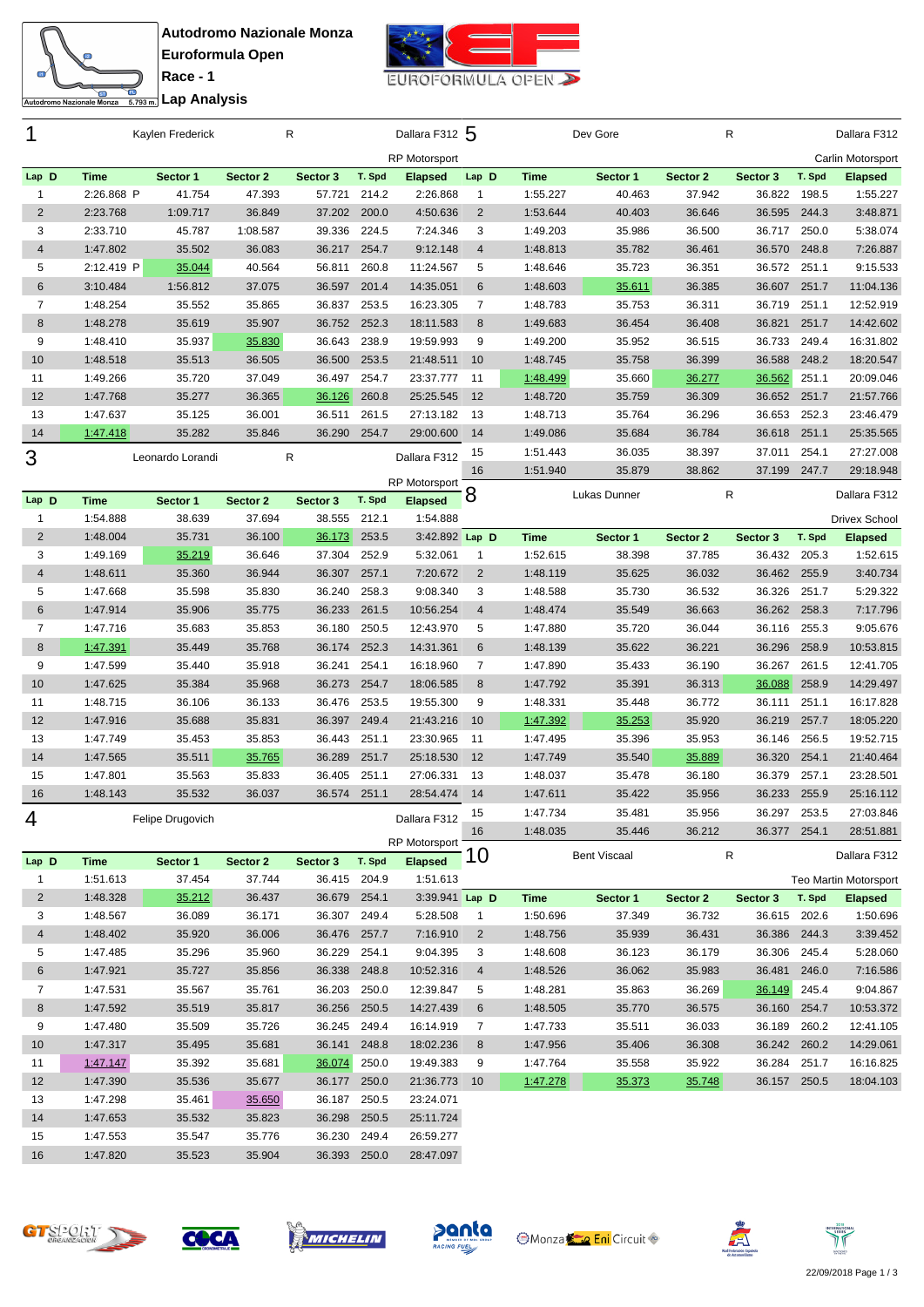



<del>ta</del><br>Englicidae Analysis

| 11             |                      | Alex Karkosik    |                  |                              |                | Dallara F312 21           |                |             | Calan Williams |          |              |        | Dallara F312      |
|----------------|----------------------|------------------|------------------|------------------------------|----------------|---------------------------|----------------|-------------|----------------|----------|--------------|--------|-------------------|
|                |                      |                  |                  |                              |                | Campos Racing             |                |             |                |          |              |        | Fortec Motorsport |
| Lap D          | <b>Time</b>          | Sector 1         | Sector 2         | Sector 3                     | T. Spd         | <b>Elapsed</b>            | Lap D          | <b>Time</b> | Sector 1       | Sector 2 | Sector 3     | T. Spd | <b>Elapsed</b>    |
| 1              | 1:52.301             | 38.480           | 37.091           | 36.730 212.5                 |                | 1:52.301                  | $\mathbf{1}$   | 1:52.501    | 38.133         | 37.771   | 36.597       | 208.4  | 1:52.501          |
| $\overline{2}$ | 1:50.212             | 37.121           | 36.474           | 36.617                       | 247.1          | 3:42.513                  | $\overline{2}$ | 1:49.357    | 36.734         | 36.109   | 36.514       | 233.7  | 3:41.858          |
| 3              | 1:51.114             | 35.014           | 36.367           | 39.733                       | 256.5          | 5:33.627                  | 3              | 1:49.101    | 35.447         | 36.522   | 37.132       | 255.9  | 5:30.959          |
| 4              | 1:47.733             | 35.251           | 36.222           | 36.260                       | 258.3          | 7:21.360                  | $\overline{4}$ | 1:48.655    | 35.333         | 36.418   | 36.904       | 254.7  | 7:19.614          |
| 5              | 1:48.303             | 35.518           | 36.619           | 36.166                       | 256.5          | 9:09.663                  | 5              | 1:51.933    | 39.330         | 36.421   | 36.182       | 249.4  | 9:11.547          |
| 6              | 1:50.541             | 35.094           | 39.055           | 36.392                       | 260.2          | 11:00.204                 | 6              | 2:08.451    | 35.006         | 56.485   | 36.960       | 261.5  | 11:19.998         |
| 7              | 1:47.909             | 35.105           | 36.105           | 36.699                       | 255.9          | 12:48.113                 | 7              | 1:48.623    | 35.851         | 36.144   | 36.628       | 248.8  | 13:08.621         |
| 8              | 1:48.215             | 35.570           | 36.125           | 36.520                       | 251.1          | 14:36.328                 | 8              | 1:48.639    | 35.918         | 36.158   | 36.563       | 248.8  | 14:57.260         |
| 9              | 1:47.724             | 35.542           | 35.863           | 36.319                       | 255.3          | 16:24.052                 | 9              | 1:48.314    | 35.774         | 36.054   | 36.486       | 248.8  | 16:45.574         |
| 10             | 1:47.750             | 35.258           | 36.265           | 36.227                       | 255.9          | 18:11.802                 | 10             | 1:48.346    | 35.701         | 36.059   | 36.586       | 247.7  | 18:33.920         |
| 11             | 1:48.364             | 35.219           | 35.970           | 37.175 254.7                 |                | 20:00.166                 | 11             | 1:48.788    | 35.985         | 36.215   | 36.588       | 248.2  | 20:22.708         |
| 12             | 1:48.480             | 35.253           | 36.231           | 36.996                       | 253.5          | 21:48.646                 | 12             | 1:48.571    | 35.799         | 36.052   | 36.720       | 249.4  | 22:11.279         |
| 13             | 1:48.462             | 35.587           | 36.432           | 36.443                       | 256.5          | 23:37.108                 | 13             | 1:48.690    | 35.743         | 36.220   | 36.727       | 250.5  | 23:59.969         |
| 14             | 1:47.810             | 35.526           | 35.996           | 36.288                       | 251.7          | 25:24.918                 | 14             | 1:48.801    | 35.763         | 36.477   | 36.561       | 249.4  | 25:48.770         |
| 15             | 1:47.817             | 35.464           | 36.031           | 36.322                       | 252.9          | 27:12.735                 | 15             | 1:48.919    | 35.658         | 36.572   | 36.689       | 248.8  | 27:37.689         |
| 16             | 1:47.493             | 35.306           | 35.897           | 36.290                       | 255.3          | 29:00.228                 | 16             | 1:48.496    | 35.637         | 36.239   | 36.620       | 248.2  | 29:26.185         |
| 12             |                      | Christian Hahn   |                  |                              |                | Dallara F312 28           |                |             | Cameron Das    |          |              |        | Dallara F312      |
|                |                      |                  |                  |                              |                |                           |                |             |                |          |              |        |                   |
|                |                      |                  |                  |                              |                | <b>Drivex School</b>      |                |             |                |          |              |        | Carlin Motorsport |
| Lap D          | <b>Time</b>          | Sector 1         | Sector 2         | Sector 3                     | T. Spd         | <b>Elapsed</b>            | Lap D          | <b>Time</b> | Sector 1       | Sector 2 | Sector 3     | T. Spd | <b>Elapsed</b>    |
| $\mathbf{1}$   | 1:54.806             | 40.070           | 37.477           | 37.259 215.5                 |                | 1:54.806                  | -1             | 1:54.600    | 39.294         | 37.775   | 37.531       | 217.7  | 1:54.600          |
| $\overline{2}$ | 1:50.515             | 38.011           | 36.230           | 36.274                       | 254.1          | $3:45.321$ 34<br>5:32.892 |                |             | Matheus Iorio  |          |              |        | Dallara F312      |
| 3<br>4         | 1:47.571             | 35.438           | 35.911           | 36.222<br>36.222             | 256.5<br>254.7 | 7:21.094                  |                |             |                |          |              |        | Carlin Motorsport |
|                | 1:48.202             | 35.639           | 36.341           |                              | 259.6          | 9:09.138                  | Lap D          | <b>Time</b> | Sector 1       | Sector 2 | Sector 3     | T. Spd | <b>Elapsed</b>    |
| 5<br>6         | 1:48.044             | 35.729           | 36.138           | 36.177                       |                |                           |                |             |                |          |              |        |                   |
|                |                      |                  |                  |                              |                |                           | 1              | 1:53.937    | 38.440         | 38.029   | 37.468       | 207.2  | 1:53.937          |
|                | 1:51.513             | 36.752           | 38.015           | 36.746                       | 254.1          | 11:00.651                 | $\overline{2}$ | 1:48.421    | 35.570         | 36.613   | 36.238       | 252.3  | 3:42.358          |
| 7              | 1:48.388             | 35.561           | 36.422           | 36.405                       | 256.5          | 12:49.039                 | 3              | 1:49.127    | 35.267         | 36.668   | 37.192       | 260.8  | 5:31.485          |
| 8              | 1:50.925             | 37.825           | 36.595           | 36.505                       | 257.1          | 14:39.964                 | $\overline{4}$ | 1:48.089    | 35.276         | 36.031   | 36.782 260.2 |        | 7:19.574          |
| 9              | 1:48.700             | 36.042           | 36.185           | 36.473                       | 249.4          | 16:28.664                 | 5              | 1:48.411    | 35.855         | 36.241   | 36.315       | 250.0  | 9:07.985          |
| 10             | 1:49.854             | 35.935           | 37.325           | 36.594                       | 249.4          | 18:18.518                 | 6              | 1:49.272    | 36.726         | 36.243   | 36.303       | 250.5  | 10:57.257         |
| 11             | 1:48.627             | 35.830           | 36.226           | 36.571                       | 247.7          | 20:07.145                 | 7              | 1:47.580    | 35.515         | 35.777   | 36.288       | 256.5  | 12:44.837         |
| 12             | 1:48.401             | 35.843           | 36.178           | 36.380                       | 247.7          | 21:55.546                 | 8              | 1:47.712    | 35.270         | 36.093   | 36.349       | 257.7  | 14:32.549         |
| 13             | 1:48.812             | 35.692           | 36.324           | 36.796                       | 252.3          | 23:44.358                 | 9              | 1:47.678    | 35.404         | 36.031   | 36.243       | 256.5  | 16:20.227         |
| 14             | 1:50.673             | 36.270           | 37.427           | 36.976                       | 250.0          | 25:35.031                 |                | 1:47.644    | 35.392         | 35.938   | 36.314 255.3 |        | 18:07.871         |
| 15             | 1:49.989             | 36.163           | 37.280           | 36.546 246.5                 |                | 27:25.020                 | $10$           | 1:47.954    | 35.371         | 36.296   | 36.287 252.9 |        | 19:55.825         |
| 16             | 1:50.598             | 37.273           | 36.384           | 36.941 248.8                 |                | 29:15.618                 | 11<br>12       | 1:47.860    | 35.448         | 36.105   | 36.307 257.7 |        | 21:43.685         |
| 18             |                      | Marcos Siebert   |                  |                              |                | Dallara F312              | 13             | 1:47.888    | 35.397         | 36.078   | 36.413 257.7 |        | 23:31.573         |
|                |                      |                  |                  |                              |                | Campos Racing             | 14             | 1:50.886    | 35.355         | 38.682   | 36.849 261.5 |        | 25:22.459         |
| Lap D          | <b>Time</b>          | Sector 1         | Sector 2         | Sector 3                     | T. Spd         | <b>Elapsed</b>            | 15             | 1:48.640    | 35.642         | 36.146   | 36.852 254.7 |        | 27:11.099         |
| $\mathbf{1}$   | 1:51.320             | 37.535           | 37.347           | 36.438 203.3                 |                | 1:51.320                  | 16             | 1:48.271    | 35.669         | 36.146   | 36.456 253.5 |        | 28:59.370         |
| $\overline{2}$ | 1:48.732             | 35.933           | 36.402           | 36.397                       | 251.7          | 3:40.052                  |                |             |                |          |              |        |                   |
| 3              | 1:48.976             | 36.026           | 36.682           | 36.268                       | 254.7          | 5:29.028                  |                |             |                |          |              |        |                   |
| 4              | 1:48.213             | 35.656           | 36.140           | 36.417                       | 256.5          | 7:17.241                  |                |             |                |          |              |        |                   |
| 5              | 1:47.929             | 35.332           | 36.504           | 36.093                       | 256.5          | 9:05.170                  |                |             |                |          |              |        |                   |
| 6              |                      |                  |                  |                              | 252.9          |                           |                |             |                |          |              |        |                   |
| 7              | 1:47.669<br>1:47.849 | 35.447<br>35.725 | 35.967<br>35.834 | 36.255<br>36.290 255.3       |                | 10:52.839<br>12:40.688    |                |             |                |          |              |        |                   |
| 8              | 1:48.691             | 35.866           | 36.413           | 36.412 255.3                 |                | 14:29.379                 |                |             |                |          |              |        |                   |
| 9              | 1:47.916             | 35.577           | 36.287           | 36.052                       | 258.3          | 16:17.295                 |                |             |                |          |              |        |                   |
| 10             | 1:47.287             | 35.229           | 35.896           | 36.162 257.1                 |                | 18:04.582                 |                |             |                |          |              |        |                   |
| 11             | 1:47.463             | 35.400           | 35.760           | 36.303 259.6                 |                | 19:52.045                 |                |             |                |          |              |        |                   |
| 12             |                      |                  |                  |                              |                |                           |                |             |                |          |              |        |                   |
|                | 1:47.822             | 35.548           | 35.861           | 36.413 249.4                 |                | 21:39.867                 |                |             |                |          |              |        |                   |
| 13<br>14       | 1:47.820<br>1:47.492 | 35.705<br>35.540 | 35.886           | 36.229 249.4<br>36.228 250.0 |                | 23:27.687                 |                |             |                |          |              |        |                   |
| 15             | 1:47.838             | 35.556           | 35.724<br>35.968 | 36.314 249.4                 |                | 25:15.179<br>27:03.017    |                |             |                |          |              |        |                   |









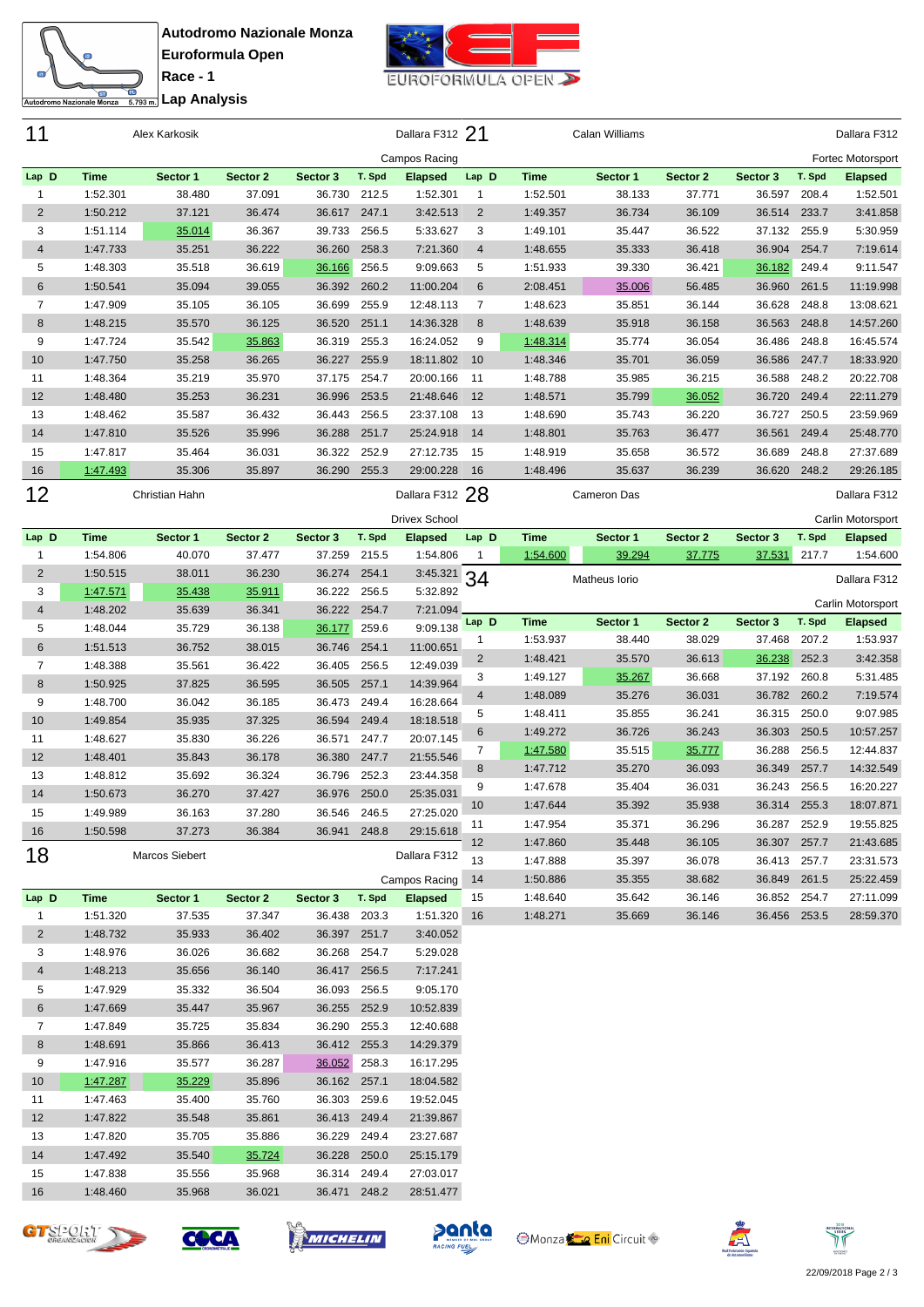



**Lap Analysis**

**Race - 1**

| 51             |          | Aldo Festante |          | R        | Dallara F312 |                       |
|----------------|----------|---------------|----------|----------|--------------|-----------------------|
|                |          |               |          |          |              | Teo Martin Motorsport |
| Lap D          | Time     | Sector 1      | Sector 2 | Sector 3 | T. Spd       | <b>Elapsed</b>        |
| 1              | 1:55.453 | 40.382        | 38.500   | 36.571   | 174.4        | 1:55.453              |
| $\overline{2}$ | 1:49.682 | 36.048        | 37.167   | 36.467   | 254.1        | 3:45.135              |
| 3              | 1:48.912 | 36.126        | 36.437   | 36.349   | 251.1        | 5:34.047              |
| $\overline{4}$ | 1:48.475 | 35.627        | 36.487   | 36.361   | 254.7        | 7:22.522              |
| 5              | 1:48.456 | 35.626        | 36.378   | 36.452   | 257.7        | 9:10.978              |
| 6              | 1:50.165 | 35.434        | 37.609   | 37.122   | 257.1        | 11:01.143             |
| 7              | 1:48.698 | 35.476        | 36.349   | 36.873   | 254.7        | 12:49.841             |
| 8              | 1:48.540 | 35.731        | 36.300   | 36.509   | 262.1        | 14:38.381             |
| 9              | 1:48.816 | 35.750        | 36.336   | 36.730   | 255.3        | 16:27.197             |
| 10             | 1:49.238 | 35.782        | 36.649   | 36.807   | 251.7        | 18:16.435             |
| 11             | 1:48.924 | 35.836        | 36.365   | 36.723   | 250.5        | 20:05.359             |
| 12             | 1:49.118 | 35.948        | 36.345   | 36.825   | 250.5        | 21:54.477             |
| 13             | 1:49.675 | 36.006        | 36.737   | 36.932   | 251.7        | 23:44.152             |
| 14             | 1:50.688 | 36.459        | 37.239   | 36.990   | 249.4        | 25:34.840             |
| 15             | 1:49.953 | 36.361        | 36.897   | 36.695   | 247.7        | 27:24.793             |
| 16             | 1:51.780 | 37.782        | 37.005   | 36.993   | 239.4        | 29:16.573             |

Guilherme Samaia Dallara F312

|                |             |             |          |          |        | <b>RP Motorsport</b> |
|----------------|-------------|-------------|----------|----------|--------|----------------------|
| Lap D          | <b>Time</b> | Sector 1    | Sector 2 | Sector 3 | T. Spd | <b>Elapsed</b>       |
| 1              | 1:54.604    | 39.328      | 38.146   | 37.130   | 217.3  | 1:54.604             |
| $\overline{2}$ | 1:49.403    | 36.798      | 36.477   | 36.128   | 254.1  | 3:44.007             |
| 3              | 1:47.961    | 35.179      | 36.047   | 36.735   | 260.8  | 5:31.968             |
| $\overline{4}$ | 1:48.183    | 35.480      | 36.648   | 36.055   | 258.3  | 7:20.151             |
| 5              | 1:50.382    | 36.808      | 37.260   | 36.314   | 257.7  | 9:10.533             |
| 6              | 1:49.448    | 35.059      | 37.811   | 36.578   | 262.1  | 10:59.981            |
| 7              | 1:48.945    | 35.700      | 36.633   | 36.612   | 252.9  | 12:48.926            |
| 8              | 1:55.322 P  | 35.260      | 36.413   | 43.649   | 260.2  | 14:44.248            |
| 9              | 2:15.996    | P<br>55.499 | 36.622   | 43.875   | 204.1  | 17:00.244            |
| 10             | 2:57.074    | 1:42.826    | 37.805   | 36.443   | 203.0  | 19:57.318            |
| 11             | 1:47.813    | 35.477      | 35.986   | 36.350   | 254.1  | 21:45.131            |
| 12             | 1:47.805    | 35.260      | 36.266   | 36.279   | 257.1  | 23:32.936            |
| 13             | 1:47.850    | 35.134      | 36.331   | 36.385   | 258.9  | 25:20.786            |
| 14             | 1:48.040    | 35.517      | 36.028   | 36.495   | 252.9  | 27:08.826            |
| 15             | 1:48.023    | 35.374      | 36.182   | 36.467   | 253.5  | 28:56.849            |

CTSPORT







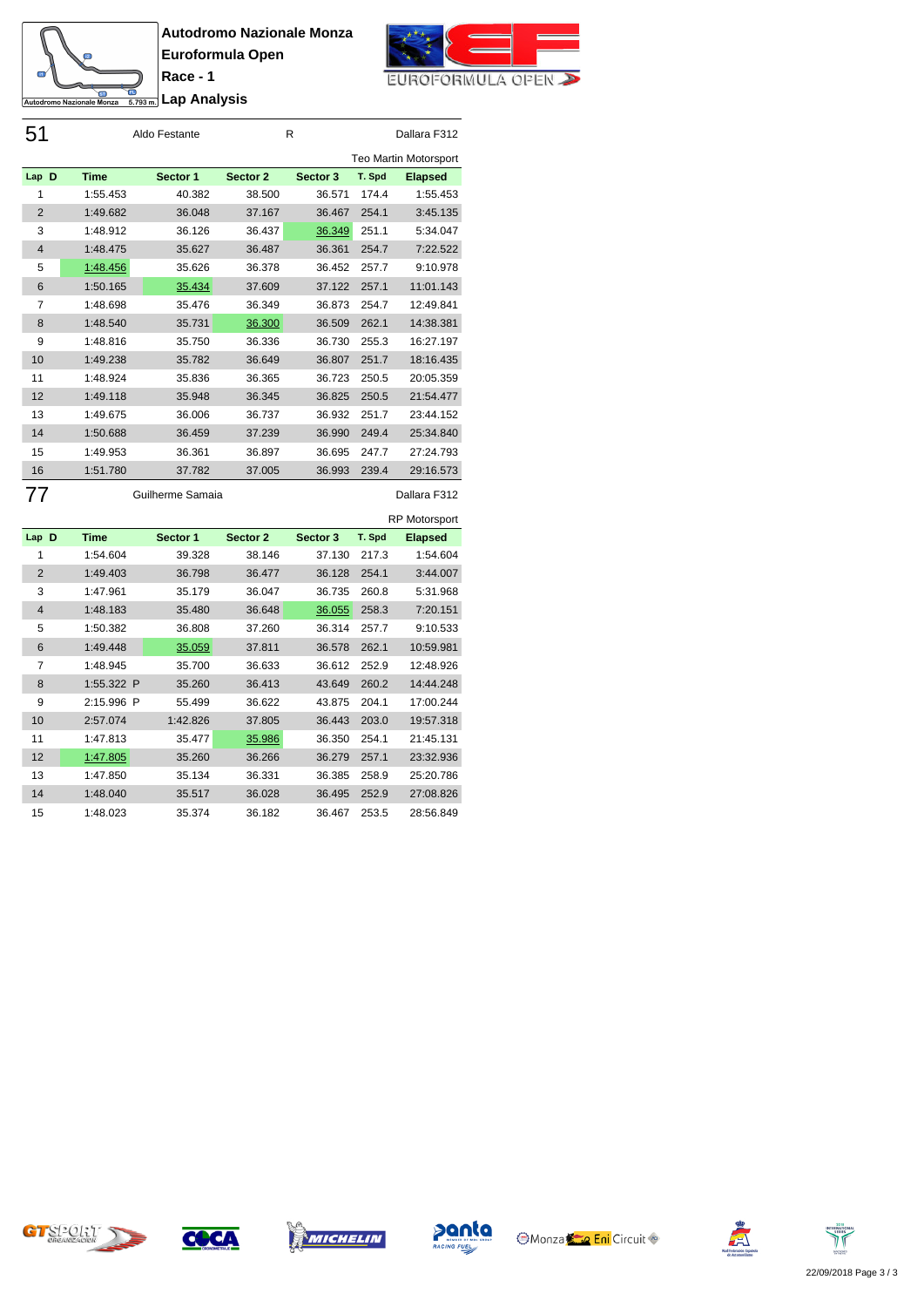



|  | EUROFORMULA OPEN |  |  |
|--|------------------|--|--|
|--|------------------|--|--|

|                | Num Lap Time | Gap      | 12               | 1:47.571     | 04.832 | 34             | 1:49.272     | 04.941        | 18                   | 1:47.916     | 02.376 | 4                    | 1:47.390     |        |
|----------------|--------------|----------|------------------|--------------|--------|----------------|--------------|---------------|----------------------|--------------|--------|----------------------|--------------|--------|
| Lap 1          |              |          | 11               | 1:51.114     | 05.567 | 77             | 1:49.448     | 07.665        | 8                    | 1:48.331     | 02.909 | 18                   | 1:47.822     | 03.094 |
| 10             | 1:50.696     |          | 51               | 1:48.912     | 05.987 | 11             | 1:50.541     | 07.888        | 3                    | 1:47.599     | 04.041 | 8                    | 1:47.749     | 03.691 |
| 18             | 1:51.320     | 00.624   | 5                | 1:49.203     | 10.014 | 12             | 1:51.513     | 08.335        | 34                   | 1:47.678     | 05.308 | 3                    | 1:47.916     | 06.443 |
| 4              | 1:51.613     | 00.917   |                  | Num Lap Time | Gap    | 51             | 1:50.165     | 08.827        | $\blacktriangleleft$ | 1:48.254     | 2 Laps | 34                   | 1:47.860     | 06.912 |
| 11             | 1:52.301     | 01.605   | Lap $4$          |              |        | 5              | 1:48.603     | 11.820        | 11                   | 1:47.724     | 09.133 | 77                   | 1:47.813     | 1 Lap  |
| 21             | 1:52.501     | 01.805   | 10               | 1:48.526     |        | 21             | 2:08.451     | 27.682        | 51                   | 1:48.816     | 12.278 | -1                   | 1:48.518     | 2 Laps |
| 8              | 1:52.615     | 01.919   | 4                | 1:48.402     | 00.324 | 1.             | 2:12.419     | 1 Lap         | 12                   | 1:48.700     | 13.745 | 11                   | 1:48.480     | 11.873 |
| 34             | 1:53.937     | 03.241   | 18               | 1:48.213     | 00.655 |                | Num Lap Time | Gap           | 5                    | 1:49.200     | 16.883 | 51                   | 1:49.118     | 17.704 |
| 28             | 1:54.600     | 03.904   | 8                | 1:48.474     | 01.210 | Lap 7          |              |               | 21                   | 1:48.314     | 30.655 | 12                   | 1:48.401     | 18.773 |
| 77             | 1:54.604     | 03.908   | 34               | 1:48.089     | 02.988 | 4              | 1:47.531     |               | 77                   | 2:15.996     | 45.325 | 5                    | 1:48.720     | 20.993 |
| 12             | 1:54.806     | 04.110   | 21               | 1:48.655     | 03.028 | 18             | 1:47.849     | 00.841        |                      | Num Lap Time | Gap    | 21                   | 1:48.571     | 34.506 |
| 3              | 1:54.888     | 04.192   | 77               | 1:48.183     | 03.565 | 10             | 1:47.733     | 01.258        | Lap $10$             |              |        |                      | Num Lap Time | Gap    |
| $\sqrt{5}$     | 1:55.227     | 04.531   | 3                | 1:48.611     | 04.086 | 8              | 1:47.890     | 01.858        | 4                    | 1:47.317     |        | <b>Lap 13</b>        |              |        |
| 51             | 1:55.453     | 04.757   | 12               | 1:48.202     | 04.508 | 3              | 1:47.716     | 04.123        | 10                   | 1:47.278     | 01.867 | 4                    | 1:47.298     |        |
| $\mathbf{1}$   | 2:26.868     | 36.172   | 11               | 1:47.733     | 04.774 | 34             | 1:47.580     | 04.990        | 18                   | 1:47.287     | 02.346 | 18                   | 1:47.820     | 03.616 |
|                | Num Lap Time | Gap      | 51               | 1:48.475     | 05.936 | 11             | 1:47.909     | 08.266        | 8                    | 1:47.392     | 02.984 | 8                    | 1:48.037     | 04.430 |
| Lap 2          |              |          |                  | 2:33.710     | 1 Lap  | 77             | 1:48.945     | 09.079        | 3                    | 1:47.625     | 04.349 | 3                    | 1:47.749     | 06.894 |
| 10             | 1:48.756     |          | 5                | 1:48.813     | 10.301 | 12             | 1:48.388     | 09.192        | 34                   | 1:47.644     | 05.635 | 34                   | 1:47.888     | 07.502 |
| $\overline{4}$ | 1:48.328     | 00.489   |                  | Num Lap Time | Gap    | 51             | 1:48.698     | 09.994        | $\vert$ 1            | 1:48.278     | 2 Laps | 77                   | 1:47.805     | 1 Lap  |
| 18             | 1:48.732     | 00.600   | Lap <sub>5</sub> |              |        | 5              | 1:48.783     | 13.072        | 11                   | 1:47.750     | 09.566 | 11                   | 1:48.462     | 13.037 |
| 8              | 1:48.119     | 01.282   | 4                | 1:47.485     |        | 21             | 1:48.623     | 28.774        | 51                   | 1:49.238     | 14.199 | $\blacktriangleleft$ | 1:49.266     | 2 Laps |
| 21             | 1:49.357     | 02.406   | 10               | 1:48.281     | 00.472 |                | Num Lap Time | Gap           | 12                   | 1:49.854     | 16.282 | 51                   | 1:49.675     | 20.081 |
| 34             | 1:48.421     | 02.906   | 18               | 1:47.929     | 00.775 | Lap 8          |              |               | 5                    | 1:48.745     | 18.311 | 12                   | 1:48.812     | 20.287 |
| 11             | 1:50.212     | 03.061   | 8                | 1:47.880     | 01.281 | 4              | 1:47.592     |               | 21                   | 1:48.346     | 31.684 | 5                    | 1:48.713     | 22.408 |
| 3              | 1:48.004     | 03.440   | 34               | 1:48.411     | 03.590 | 10             | 1:47.956     | 01.622        |                      | Num Lap Time | Gap    | 21                   | 1:48.690     | 35.898 |
| $77\,$         | 1:49.403     | 04.555   | 3 <sup>1</sup>   | 1:47.668     | 03.945 | 18             | 1:48.691     | 01.940 Lap 11 |                      |              |        |                      | Num Lap Time | Gap    |
| 51             | 1:49.682     | 05.683   | 12               | 1:48.044     | 04.743 | 8              | 1:47.792     | 02.058        | 4                    | 1:47.147     |        | Lap $14$             |              |        |
| 12             | 1:50.515     | 05.869   | 11               | 1:48.303     | 05.268 | 3              | 1:47.391     | 03.922        | 18                   | 1:47.463     | 02.662 | $\overline{4}$       | 1:47.653     |        |
| $\sqrt{5}$     | 1:53.644     | 09.419   | 77               | 1:50.382     | 06.138 | 34             | 1:47.712     | 05.110        | 8                    | 1:47.495     | 03.332 | 18                   | 1:47.492     | 03.455 |
| $\mathbf{1}$   | 2:23.768     | 1:11.184 | 51               | 1:48.456     | 06.583 |                | 3:10.484     | 2 Laps        | 3                    | 1:48.715     | 05.917 | 8                    | 1:47.611     | 04.388 |
|                | Num Lap Time | Gap      | 21               | 1:51.933     | 07.152 | 11             | 1:48.215     | 08.889        | 34                   | 1:47.954     | 06.442 | 3                    | 1:47.565     | 06.806 |
| Lap 3          |              |          | $\mathbf{1}$     | 1:47.802     | 1 Lap  | 51             | 1:48.540     | 10.942        | 77                   | 2:57.074     | 1 Lap  | 77                   | 1:47.850     | 1 Lap  |
| 10             | 1:48.608     |          | 5                | 1:48.646     | 11.138 | 12             | 1:50.925     | 12.525        | $\blacktriangleleft$ | 1:48.410     | 2 Laps | 34                   | 1:50.886     | 10.735 |
| $\overline{4}$ | 1:48.567     | 00.448   |                  | Num Lap Time | Gap    | 5              | 1:49.683     | 15.163        | 11                   | 1:48.364     | 10.783 | 11                   | 1:47.810     | 13.194 |
| 18             | 1:48.976     | 00.968   | Lap $6$          |              |        | 77             | 1:55.322     | 16.809        | 51                   | 1:48.924     | 15.976 | $\mathbf{1}$         | 1:47.768     | 2 Laps |
| 8              | 1:48.588     | 01.262   | 4                | 1:47.921     |        | 21             | 1:48.639     | 29.821        | 12                   | 1:48.627     | 17.762 | 51                   | 1:50.688     | 23.116 |
| 21             | 1:49.101     | 02.899   | 18               | 1:47.669     | 00.523 |                | Num Lap Time | Gap           | 5                    | 1:48.499     | 19.663 | 12                   | 1:50.673     | 23.307 |
| 34             | 1:49.127     | 03.425   | 10               | 1:48.505     | 01.056 | Lap 9          |              |               | 21                   | 1:48.788     | 33.325 | 5                    | 1:49.086     | 23.841 |
| 77             | 1:47.961     | 03.908   | 8                | 1:48.139     | 01.499 | $\overline{4}$ | 1:47.480     |               |                      | Num Lap Time | Gap    | 21                   | 1:48.801     | 37.046 |
| 3              | 1:49.169     | 04.001   | 3                | 1:47.914     | 03.938 | 10             | 1:47.764     | 01.906        | Lap $12$             |              |        |                      |              |        |











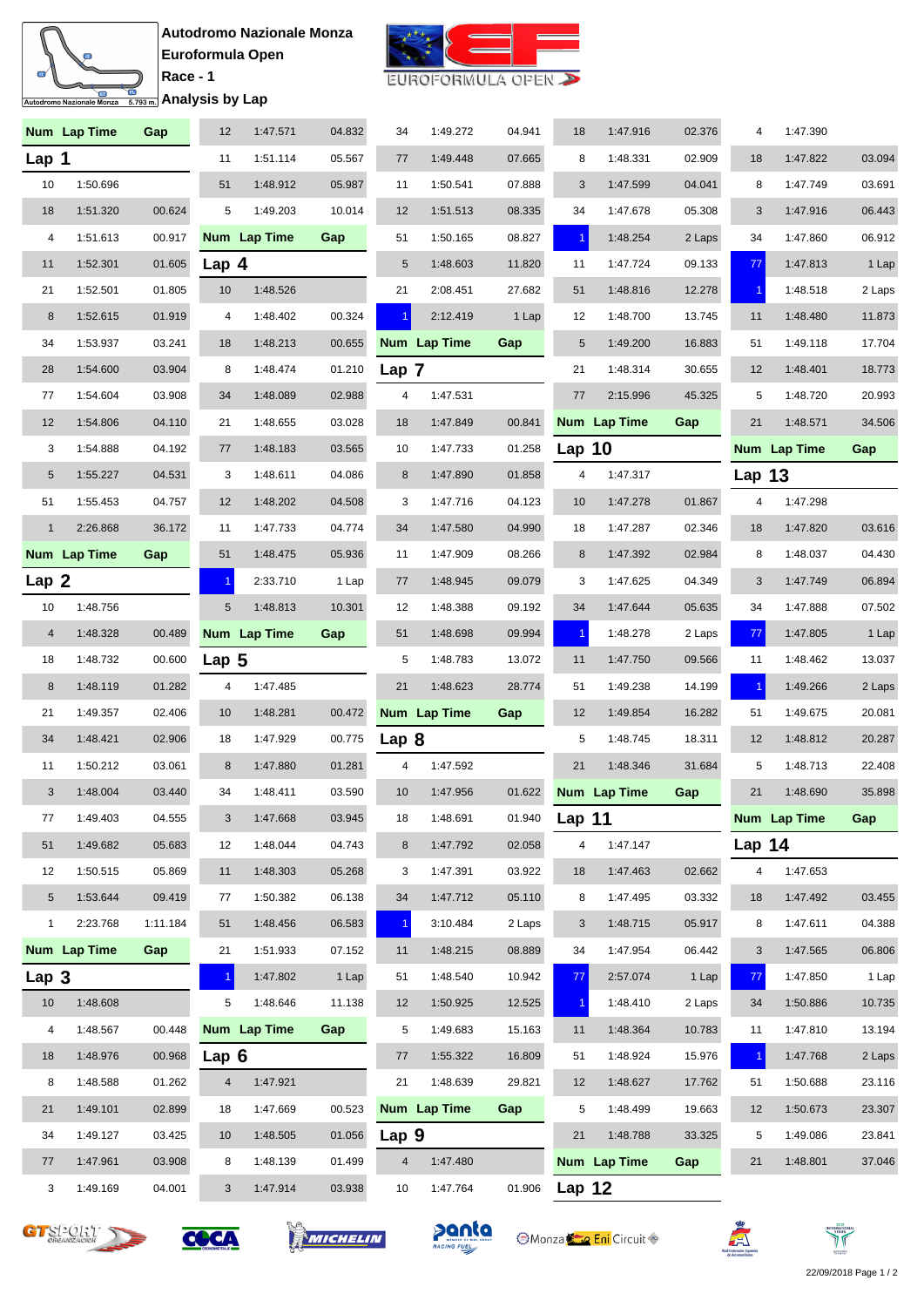

**Autodromo Nazionale Monza Euroformula Open Race - 1** <u><del>ြေ</del><br>கணைக்</u> Analysis by Lap



| Num           | <b>Lap Time</b> | Gap    |
|---------------|-----------------|--------|
| <b>Lap 15</b> |                 |        |
| 4             | 1:47.553        |        |
| 18            | 1:47.838        | 03.740 |
| 8             | 1:47.734        | 04.569 |
| 3             | 1:47.801        | 07.054 |
| 77            | 1:48.040        | 1 Lap  |
| 34            | 1:48.640        | 11.822 |
| 11            | 1:47.817        | 13.458 |
| 1             | 1:47.637        | 2 Laps |
| 51            | 1:49.953        | 25.516 |
| 12            | 1:49.989        | 25.743 |
| 5             | 1:51.443        | 27.731 |
| 21            | 1:48.919        | 38.412 |
|               | Num Lap Time    | Gap    |
| Lap 16        |                 |        |
| 4             | 1:47.820        |        |
| 18            | 1:48.460        | 04.380 |
| 8             | 1:48.035        | 04.784 |
| 3             | 1:48.143        | 07.377 |

| 18             | 1:48.460 | 04.380 |
|----------------|----------|--------|
| 8              | 1:48.035 | 04.784 |
| 3              | 1:48.143 | 07.377 |
| 77             | 1:48.023 | 1 Lap  |
| 34             | 1:48.271 | 12.273 |
| 11             | 1:47.493 | 13.131 |
| $\overline{1}$ | 1:47.418 | 2 Laps |
| 12             | 1:50.598 | 28.521 |
| 51             | 1:51.780 | 29.476 |
| 5              | 1:51.940 | 31.851 |
| 21             | 1:48.496 | 39.088 |





![](_page_8_Picture_7.jpeg)

![](_page_8_Picture_8.jpeg)

![](_page_8_Picture_10.jpeg)

![](_page_8_Picture_11.jpeg)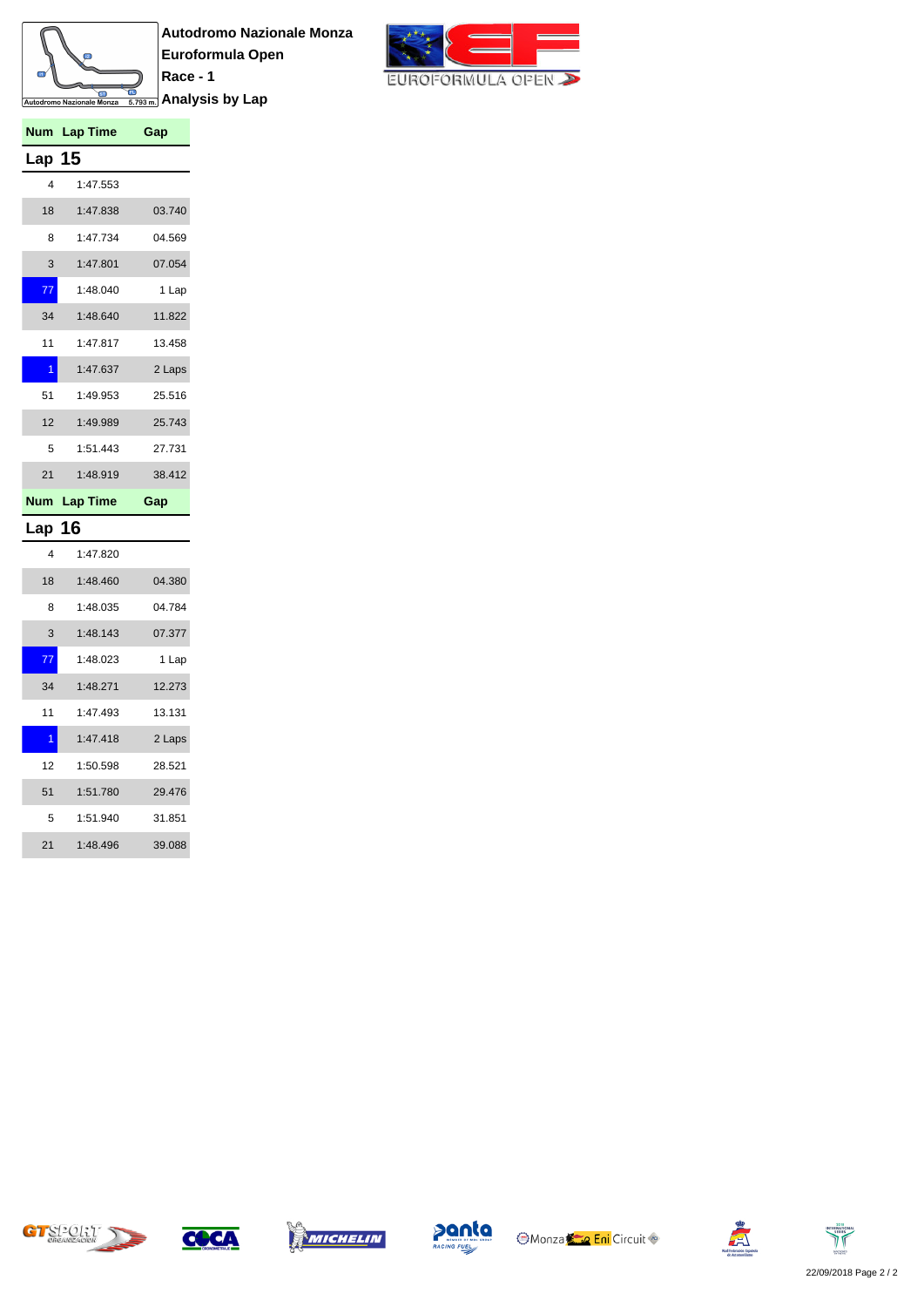![](_page_9_Picture_0.jpeg)

**Race - 1**

![](_page_9_Picture_3.jpeg)

|                 |                             | Sector - 1            |        |           | Sector - 2            |        |                 | Sector - 3          |             |              |           | <b>Ideal Lap vs Best Lap</b> |                         |                |
|-----------------|-----------------------------|-----------------------|--------|-----------|-----------------------|--------|-----------------|---------------------|-------------|--------------|-----------|------------------------------|-------------------------|----------------|
| <u>Clas</u>     | $\overline{\mathsf{M}_{0}}$ | <b>Driver</b>         | Time   | <b>No</b> | <b>Driver</b>         | Time   | <b>No</b>       | <b>Driver</b>       | <u>Time</u> | <u>Clas</u>  | <b>No</b> | <b>Driver</b>                | Ideal Lap Best Lap Clas |                |
|                 | 21                          | Calan Williams        | 35.006 | 4         | Felipe Drugovich      | 35.650 | 18              | Marcos Siebert      | 36.052      |              | 4         | Felipe Drugovich             | 1:46.936 1:47.147       |                |
| 2               | 11                          | Alex Karkosik         | 35.014 | 18        | <b>Marcos Siebert</b> | 35.724 | 77              | Guilherme Samaia    | 36.055      | $\mathbf{2}$ | 1         | Kaylen Frederick             | 1:47.000 1:47.418       | - 6            |
| 3               |                             | Kaylen Frederick      | 35.044 | 10        | <b>Bent Viscaal</b>   | 35.748 | 4               | Felipe Drugovich    | 36.074      | 3            | 18        | <b>Marcos Siebert</b>        | 1:47.005 1:47.287       | -3             |
| 4               | 77                          | Guilherme Samaia      | 35.059 | 3         | Leonardo Lorandi      | 35.765 | 8               | Lukas Dunner        | 36.088      | 4            | 11        | Alex Karkosik                | 1:47.043 1:47.493       | - 7            |
| 5               | 4                           | Felipe Drugovich      | 35.212 | 34        | Matheus Iorio         | 35.777 |                 | Kaylen Frederick    | 36.126      | 5.           | 77        | Guilherme Samaia             | 1:47.100 1:47.805       | -10            |
| 6               | 3                           | Leonardo Lorandi      | 35.219 |           | Kaylen Frederick      | 35.830 | 10 <sup>°</sup> | <b>Bent Viscaal</b> | 36.149      | 6            | 3         | Leonardo Lorandi             | 1:47.157 1:47.391       | 4              |
|                 | 18                          | <b>Marcos Siebert</b> | 35.229 | 11        | Alex Karkosik         | 35.863 | 11              | Alex Karkosik       | 36.166      |              | 8         | Lukas Dunner                 | 1:47.230 1:47.392       | -5             |
| 8               | 8                           | Lukas Dunner          | 35.253 | 8         | Lukas Dunner          | 35.889 | 3               | Leonardo Lorandi    | 36.173      | 8            | 21        | Calan Williams               | 1:47.240 1:48.314       | $-11$          |
| 9               | 34                          | Matheus Iorio         | 35.267 | 12        | Christian Hahn        | 35.911 | 12              | Christian Hahn      | 36.177      | 9            | 10        | <b>Bent Viscaal</b>          | 1:47.270 1:47.278       | $\overline{2}$ |
| 10 <sup>°</sup> | 10                          | <b>Bent Viscaal</b>   | 35.373 | 77        | Guilherme Samaia      | 35.986 | 21              | Calan Williams      | 36.182      | 10           | 34        | Matheus Iorio                | 1:47.282 1:47.580       | -9             |
| 11              | 51                          | Aldo Festante         | 35.434 | 21        | Calan Williams        | 36.052 | 34              | Matheus Iorio       | 36.238      | 11           | 12        | Christian Hahn               | 1:47.526 1:47.571       | -8             |
| 12              | $12 \ \mathrm{$             | Christian Hahn        | 35.438 | 5         | Dev Gore              | 36.277 | 51              | Aldo Festante       | 36.349      | 12           | 51        | Aldo Festante                | 1:48.083 1:48.456       | $-12$          |
| 13              | 5.                          | Dev Gore              | 35.611 | 51        | Aldo Festante         | 36,300 | 5.              | Dev Gore            | 36.562      | 13           | 5.        | Dev Gore                     | 1:48.450 1:48.499       | -13            |
| 14              | 28                          | Cameron Das           | 39.294 | 28        | <b>Cameron Das</b>    | 37.775 | 28              | <b>Cameron Das</b>  | 37.531      | 14           | 28        | Cameron Das                  | 1:54.600 1:54.600       | - 14           |

![](_page_9_Picture_5.jpeg)

![](_page_9_Picture_6.jpeg)

![](_page_9_Picture_7.jpeg)

![](_page_9_Picture_8.jpeg)

![](_page_9_Picture_9.jpeg)

![](_page_9_Picture_10.jpeg)

![](_page_9_Picture_11.jpeg)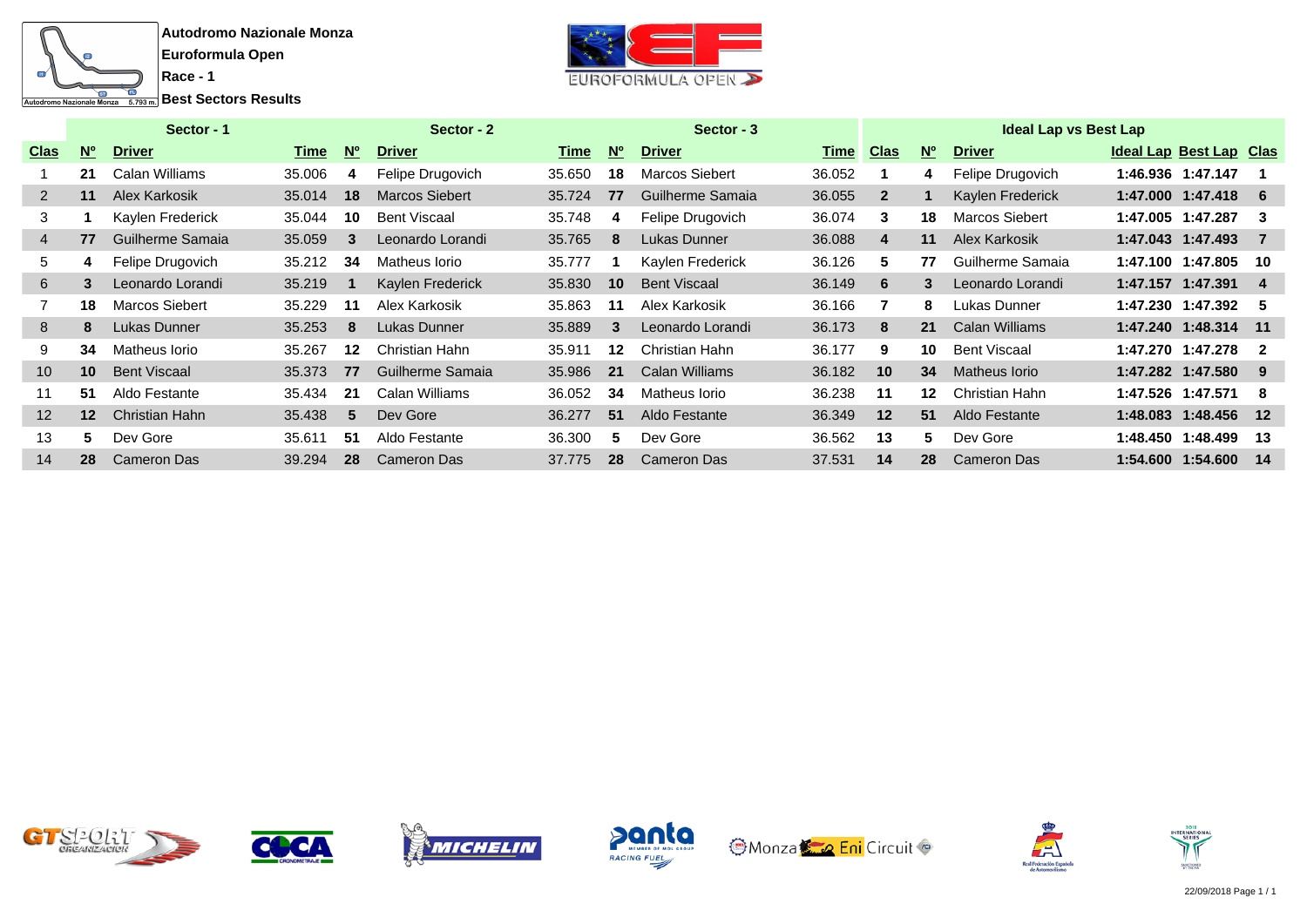![](_page_10_Picture_0.jpeg)

![](_page_10_Picture_3.jpeg)

| Nº Entrant      | <b>Nat</b> | <b>Driver</b>    | <b>Nat</b> |    | <b>Cat Chassis</b> | Team                  | <b>Start Lap</b> | <b>End Lap</b> | <b>Laps</b> | <b>Total Laps</b> |
|-----------------|------------|------------------|------------|----|--------------------|-----------------------|------------------|----------------|-------------|-------------------|
| <b>10 RACE</b>  | ESP        | Bent Viscaal     | NLD.       | R. | Dallara F312       | Teo Martin Motorsport |                  |                |             |                   |
| 4 RP Motorsport | <b>ITA</b> | Felipe Drugovich | <b>BRA</b> |    | Dallara F312       | <b>RP Motorsport</b>  |                  |                |             |                   |

![](_page_10_Picture_5.jpeg)

![](_page_10_Picture_6.jpeg)

![](_page_10_Picture_7.jpeg)

![](_page_10_Picture_8.jpeg)

![](_page_10_Picture_9.jpeg)

![](_page_10_Picture_10.jpeg)

![](_page_10_Picture_11.jpeg)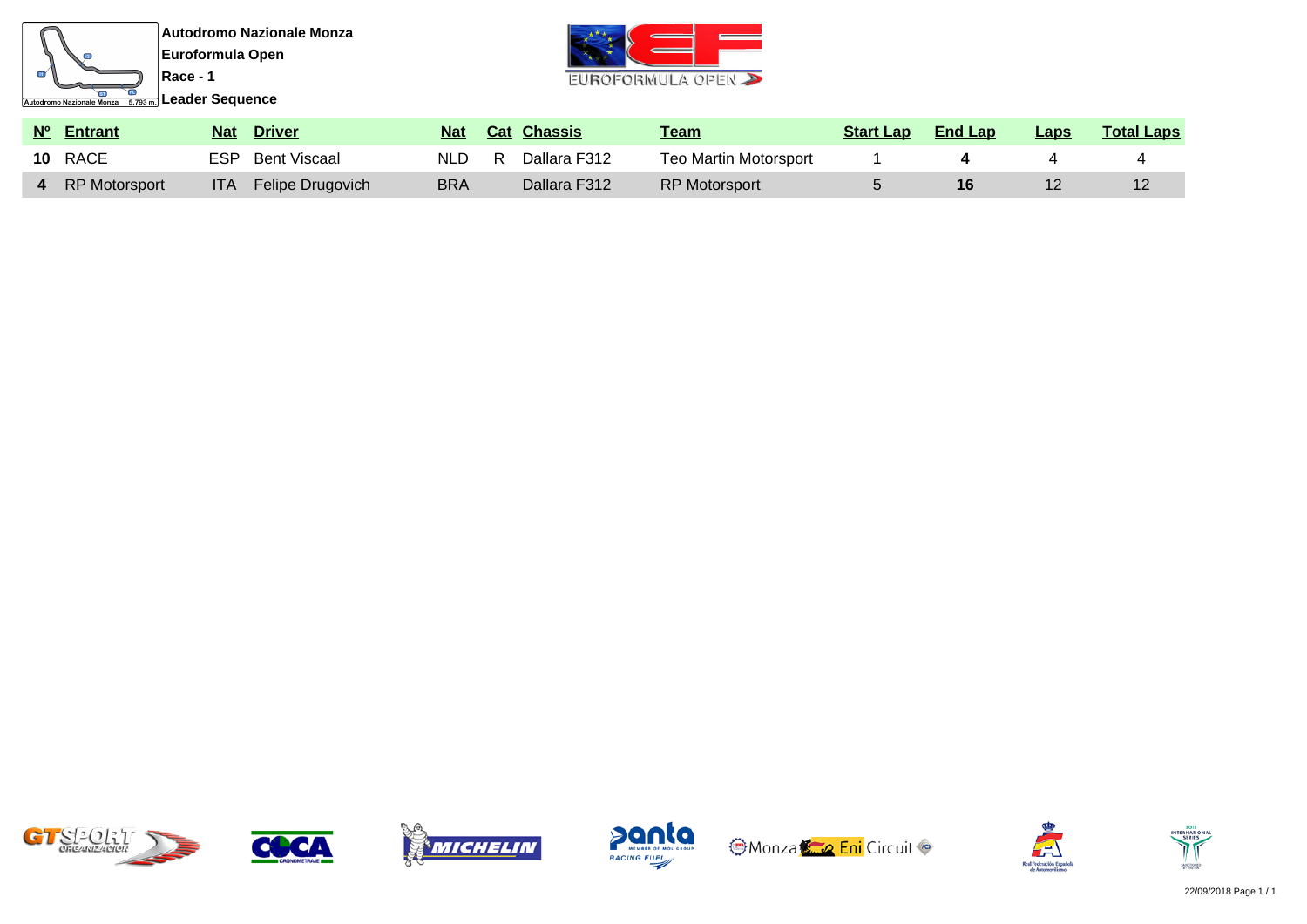![](_page_11_Picture_0.jpeg)

![](_page_11_Picture_3.jpeg)

|                 |                  |                          |            |                           |            |            |            |                |                          | <b>Best 1</b> |                  | <b>Best 2</b> |                  | Best 3      |                  | Best 4      |                 | Best 5       |      |
|-----------------|------------------|--------------------------|------------|---------------------------|------------|------------|------------|----------------|--------------------------|---------------|------------------|---------------|------------------|-------------|------------------|-------------|-----------------|--------------|------|
| <u>Cls</u>      | $\overline{W_0}$ | <b>Entrant</b>           | <b>Nat</b> | <b>Driver</b>             | <b>Nat</b> | <b>Cat</b> | <u>CIs</u> | <b>Chassis</b> | <u>Team</u>              | <u>Time</u>   | Lap              | Time          | Lap <sub>L</sub> | <u>Time</u> | Lap              | <u>Time</u> | <u>Lap</u>      | <u>Time</u>  | Lap  |
|                 | 4                | <b>RP Motorsport</b>     | ITA        | Felipe Drugovich          | <b>BRA</b> |            |            | Dallara F312   | <b>RP Motorsport</b>     | 1:47.147      | 11               | 1:47.298      | 13               | 1:47.317    | 10               | 1:47.390    | 12              | 1:47.480     | - 9  |
| $2^{\circ}$     | 10 <sup>°</sup>  | <b>RACE</b>              | ESP.       | <b>Bent Viscaal</b>       | NLD        | R.         |            | Dallara F312   | Teo Martin Motorsport    | 1:47.278      | 10               | 1:47.733      |                  | 1:47.764    | -9               | 1:47.956    | 8               | 1:48.281     | - 5  |
| 3               | 18               | Campos Racing            | <b>ESP</b> | <b>Marcos Siebert</b>     | ARG        |            |            | Dallara F312   | Campos Racing            | 1:47.287      | 10.              | 1:47.463      | 11               | 1:47.492    | 14               | 1:47.669    | -6              | 1:47.820 13  |      |
| 4               | 3                | <b>RP Motorsport</b>     | <b>ITA</b> | Leonardo Lorandi          | <b>ITA</b> | R          |            | Dallara F312   | <b>RP Motorsport</b>     | 1:47.391      | 8                | 1:47.565      | 14               | 1:47.599    | -9               | 1:47.625    | 10 <sup>1</sup> | 1:47.668 5   |      |
| 5.              |                  | Drivex School            | <b>ESP</b> | Lukas Dunner              | <b>AUT</b> | R          | 3          | Dallara F312   | Drivex School            | 1:47.392      | 10               | 1:47.495      | 11               | 1:47.611    | 14               | 1:47.734    |                 | 1:47.749     | - 12 |
| 6               |                  | <b>RP Motorsport</b>     | ITA.       | Kaylen Frederick          | <b>USA</b> | R.         | 4          | Dallara F312   | <b>RP Motorsport</b>     | 1:47.418      | 14               | 1:47.637      | 13 <sup>°</sup>  | 1:47.768    | 12 <sup>12</sup> | 1:47.802    | $\overline{4}$  | $1:48.254$ 7 |      |
|                 |                  | Campos Racing            | <b>ESP</b> | Alex Karkosik             | <b>POL</b> |            |            | Dallara F312   | Campos Racing            | 1:47.493      | 16.              | 1:47.724      | -9               | 1:47.733    | 4                | 1:47.750    | 10              | 1:47.810 14  |      |
| 8               | 12 <sup>2</sup>  | <b>Drivex School</b>     | ESP.       | <b>Christian Hahn</b>     | <b>BRA</b> |            |            | Dallara F312   | <b>Drivex School</b>     | 1:47.571      | 3                | 1:48.044      | $\overline{5}$   | 1:48.202    | -4               | 1:48.388    |                 | 1:48.401 12  |      |
|                 | 34               | Carlin Motorsport        |            | <b>GBR</b> Matheus lorio  | <b>BRA</b> |            |            | Dallara F312   | Carlin Motorsport        | 1:47.580      | $\overline{7}$   | 1:47.644      | 10               | 1:47.678    | - 9              | 1:47.712    | - 8             | 1:47.860 12  |      |
| 10 <sup>1</sup> | 77               | <b>RP Motorsport</b>     | ITA I      | Guilherme Samaia          | <b>BRA</b> |            |            | Dallara F312   | <b>RP Motorsport</b>     | 1:47.805      | 12 <sup>12</sup> | 1:47.813      | 11               | 1:47.850    | 13               | 1:47.961    | 3               | 1:48.023 15  |      |
| 11              | 21               | <b>Fortec Motorsport</b> |            | <b>GBR</b> Calan Williams | <b>AUS</b> |            |            | Dallara F312   | Fortec Motorsport        | 1:48.314      | 9                | :48.346       | 10.              | :48.496     | 16.              | 1:48.571    | 12              | :48.623      |      |
| 12 <sup>2</sup> | 51               | <b>RACE</b>              |            | ESP Aldo Festante         | <b>ITA</b> | R.         | 5          | Dallara F312   | Teo Martin Motorsport    | 1:48.456      | -5               | 1:48.475      | 4                | 1:48.540    | -8               | 1:48.698    |                 | $1:48.816$ 9 |      |
| 13              | 5                | Carlin Motorsport        |            | <b>GBR</b> Dev Gore       | <b>USA</b> | R          | 6          | Dallara F312   | Carlin Motorsport        | 1:48.499      |                  | :48.603       | -6               | :48.646     | .b               | 1:48.713    | 13              | $:48.720$ 12 |      |
| 14              | 28               | <b>Carlin Motorsport</b> |            | <b>GBR</b> Cameron Das    | USA        |            |            | Dallara F312   | <b>Carlin Motorsport</b> | 1:54.600      |                  |               |                  |             |                  |             |                 |              |      |

![](_page_11_Picture_5.jpeg)

![](_page_11_Picture_6.jpeg)

![](_page_11_Picture_7.jpeg)

![](_page_11_Picture_8.jpeg)

![](_page_11_Picture_9.jpeg)

![](_page_11_Picture_10.jpeg)

![](_page_11_Picture_11.jpeg)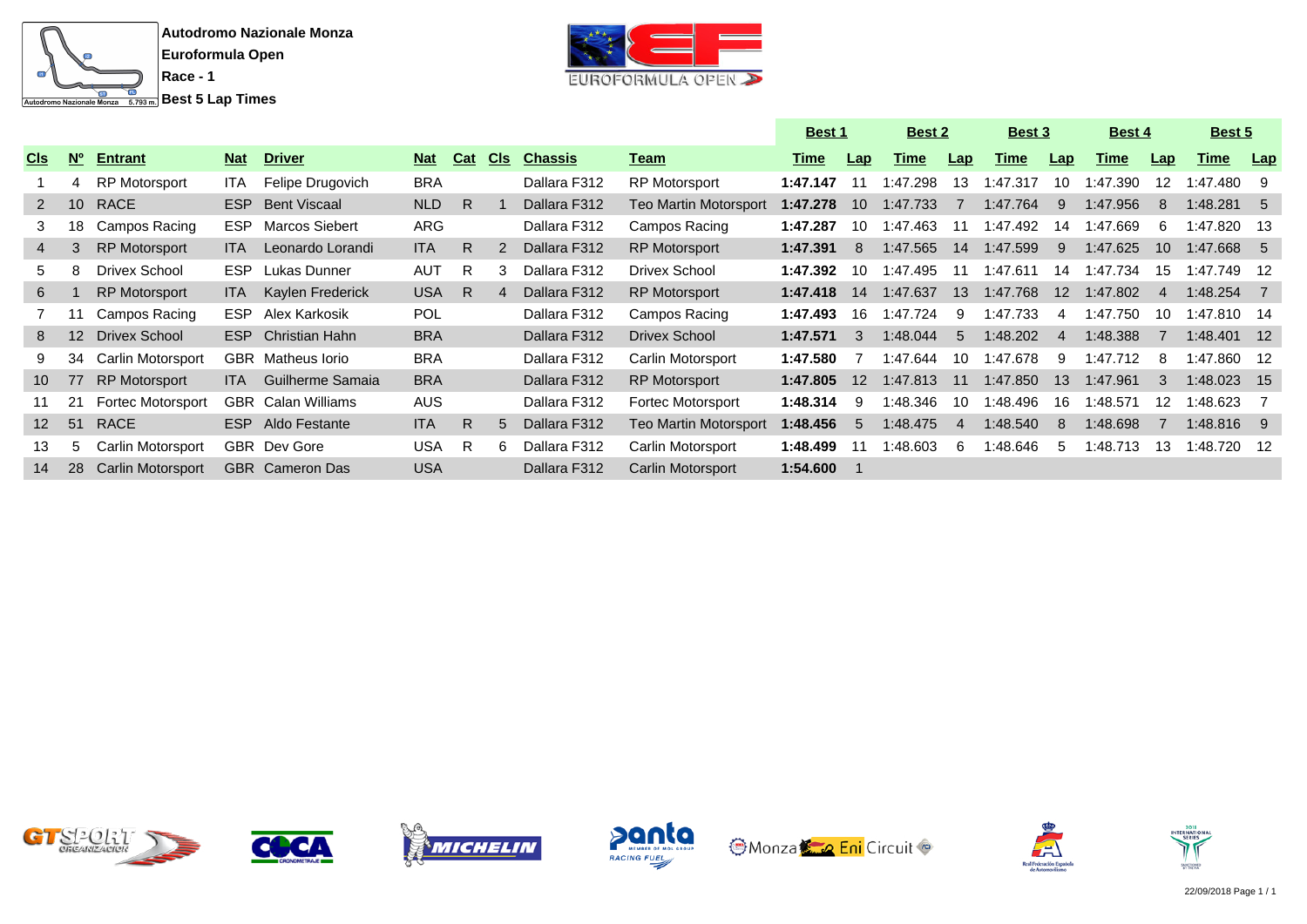![](_page_12_Picture_0.jpeg)

![](_page_12_Picture_3.jpeg)

|                 |                 |                          |            |                             |            |     |            |                |                          | <u> Top 1</u> |                | <u> Top 2</u> |     | <u> Top 3</u> |                 | <u> Top 4</u> |     | <u>Top 5</u> |                 |            |
|-----------------|-----------------|--------------------------|------------|-----------------------------|------------|-----|------------|----------------|--------------------------|---------------|----------------|---------------|-----|---------------|-----------------|---------------|-----|--------------|-----------------|------------|
| <b>CIS</b>      | N <sup>o</sup>  | <b>Entrant</b>           | <b>Nat</b> | <b>Driver</b>               | <b>Nat</b> | Cat | <b>CIS</b> | <b>Chassis</b> | <u>Team</u>              | Km/h          | Lap            | Km/h          | Lap | Km/h          | Lap             | Km/h          | Lap | <u>Km/h</u>  | $\mathsf{Lap}$  | <u>Avq</u> |
|                 | 51              | RACE                     |            | <b>ESP</b> Aldo Festante    | <b>ITA</b> | R   |            | Dallara F312   | Teo Martin Motorsport    | 262.1         | 8              | 257.7         | 5   | 257.1         | 6               | 255.3         | 9   | 254.7        | 4               | 257.4      |
| $2^{\circ}$     | 77              | <b>RP Motorsport</b>     |            | <b>ITA</b> Guilherme Samaia | <b>BRA</b> |     |            | Dallara F312   | <b>RP Motorsport</b>     | 262.1         | 6              | 260.8         | 3   | 260.2         | 8               | 258.9         | 13  | 258.3        | $\overline{4}$  | 260.1      |
| 3               |                 | RP Motorsport            |            | <b>ITA</b> Kaylen Frederick | <b>USA</b> | R   |            | Dallara F312   | <b>RP Motorsport</b>     | 261.5         | 13             | 260.8         | 5   | 260.8         | 12 <sup>°</sup> | 254.7         | 4   | 254.7        | 11              | 258.5      |
| 4               | 3               | <b>RP Motorsport</b>     |            | ITA Leonardo Lorandi        | <b>ITA</b> | R   |            | Dallara F312   | <b>RP Motorsport</b>     | 261.5         | 6              | 258.3         | 5   | 257.1         | 4               | 254.7         | 10  | 254.1        | 9               | 257.1      |
| 5.              | 8               | Drivex School            |            | <b>ESP</b> Lukas Dunner     | <b>AUT</b> | R   |            | Dallara F312   | Drivex School            | 261.5         |                | 258.9         | 6   | 258.9         | 8               | 258.3         | 4   | 257.7        | 10              | 259.1      |
| 6               | 21              | <b>Fortec Motorsport</b> |            | <b>GBR</b> Calan Williams   | <b>AUS</b> |     |            | Dallara F312   | <b>Fortec Motorsport</b> | 261.5         | 6              | 255.9         | 3   | 254.7         | 4               | 250.5         | 13  | 249.4        | 5               | 254.4      |
|                 | 34              | <b>Carlin Motorsport</b> |            | <b>GBR</b> Matheus lorio    | <b>BRA</b> |     |            | Dallara F312   | Carlin Motorsport        | 261.5         | 14             | 260.8         | 3   | 260.2         | 4               | 257.7         | 8   | 257.7        | 12              | 259.6      |
| 8               | 10 <sup>°</sup> | <b>RACE</b>              |            | <b>ESP</b> Bent Viscaal     | NLD        | -R  | 5.         | Dallara F312   | Teo Martin Motorsport    | 260.2         |                | 260.2         | 8   | 254.7         | 6               | 251.7         | 9   | 250.5        | 10 <sup>1</sup> | 255.5      |
| 9               | 11              | Campos Racing            |            | <b>ESP</b> Alex Karkosik    | POL        |     |            | Dallara F312   | Campos Racing            | 260.2         | 6              | 258.3         | 4   | 256.5         | 3               | 256.5         | 5   | 256.5        | 13              | 257.6      |
| 10 <sup>°</sup> | 12 <sup>2</sup> | <b>Drivex School</b>     |            | <b>ESP</b> Christian Hahn   | <b>BRA</b> |     |            | Dallara F312   | <b>Drivex School</b>     | 259.6         | 5              | 257.1         | 8   | 256.5         | 3               | 256.5         |     | 254.7        | $\overline{4}$  | 256.9      |
| 11              | 18              | Campos Racing            |            | <b>ESP</b> Marcos Siebert   | ARG        |     |            | Dallara F312   | Campos Racing            | 259.6         |                | 258.3         | 9   | 257.1         | 10              | 256.5         | 4   | 256.5        | 5               | 257.6      |
| 12 <sup>2</sup> | 4               | <b>RP Motorsport</b>     |            | ITA Felipe Drugovich        | <b>BRA</b> |     |            | Dallara F312   | <b>RP Motorsport</b>     | 257.7         | $\overline{4}$ | 254.1         |     | 254.1         | 5               | 250.5         | 8   | 250.5        | 13              | 253.4      |
| 13              | 5               | Carlin Motorsport        |            | <b>GBR</b> Dev Gore         | USA.       | - R | 6.         | Dallara F312   | Carlin Motorsport        | 254.1         | 15             | 252.3         | 13  | 251.7         | 6               | 251.7         | 8   | 251.7        | 12              | 252.3      |
| 14              | 28              | <b>Carlin Motorsport</b> |            | <b>GBR</b> Cameron Das      | <b>USA</b> |     |            | Dallara F312   | <b>Carlin Motorsport</b> | 245.4         | $\mathcal{P}$  | 217.7         |     |               |                 |               |     |              |                 | 231.5      |

![](_page_12_Picture_5.jpeg)

![](_page_12_Picture_6.jpeg)

![](_page_12_Picture_7.jpeg)

![](_page_12_Picture_8.jpeg)

![](_page_12_Picture_9.jpeg)

![](_page_12_Picture_10.jpeg)

![](_page_12_Picture_11.jpeg)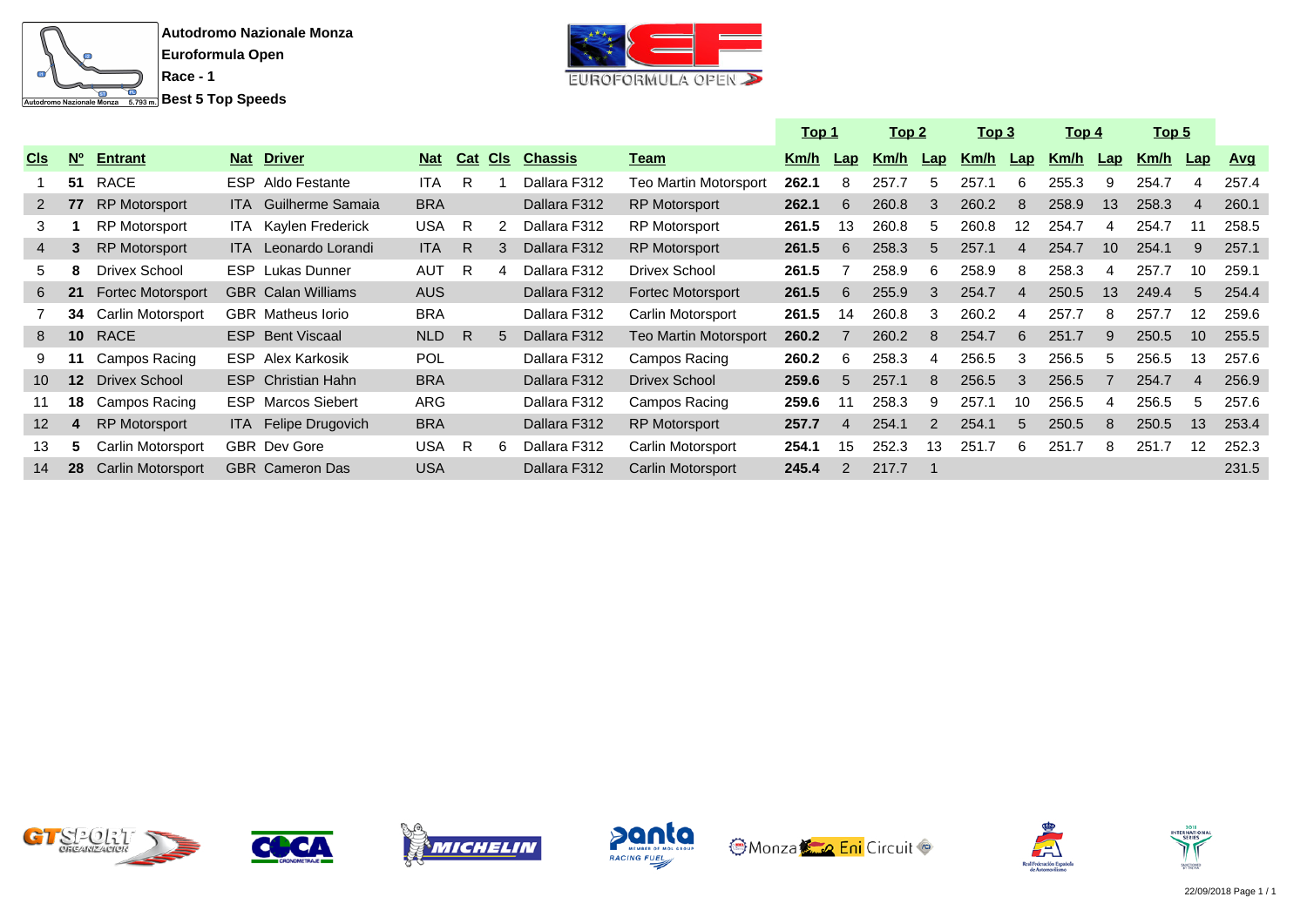![](_page_13_Figure_0.jpeg)

**Fastest Laps Sequence** 

**Race - 1**

![](_page_13_Picture_3.jpeg)

| Lap             | <b>Time of Day</b> | <b>Session Time</b> | $N^{\circ}$     | <b>Entrant</b>       |       | <b>Nat Driver</b>           | <b>Nat</b> | Cat | <b>Chassis</b> | <u>Team</u>                  | Time     | Km/h  |
|-----------------|--------------------|---------------------|-----------------|----------------------|-------|-----------------------------|------------|-----|----------------|------------------------------|----------|-------|
| $\overline{2}$  | 14:50:26.317       | 3:39.317            | 10 <sup>°</sup> | RACE                 |       | <b>ESP</b> Bent Viscaal     | <b>NLD</b> | R   | Dallara F312   | <b>Teo Martin Motorsport</b> | 1:48.756 | 191.7 |
|                 | 14:50:26.806       | 3:39.806            | 4               | RP Motorsport        | ITA.  | Felipe Drugovich            | <b>BRA</b> |     | Dallara F312   | <b>RP Motorsport</b>         | 1:48.328 | 192.5 |
| $\overline{2}$  | 14:50:27.598       | 3:40.598            | 8               | <b>Drivex School</b> |       | <b>ESP</b> Lukas Dunner     | <b>AUT</b> | R.  | Dallara F312   | <b>Drivex School</b>         | 1:48.119 | 192.8 |
| 2               | 14:50:29.756       | 3:42.756            | 3               | <b>RP Motorsport</b> | ITA.  | Leonardo Lorandi            | <b>ITA</b> | R   | Dallara F312   | <b>RP Motorsport</b>         | 1:48.004 | 193.0 |
| 3               | 14:52:18.833       | 5:31.833            | 77              | <b>RP Motorsport</b> |       | <b>ITA</b> Guilherme Samaia | <b>BRA</b> |     | Dallara F312   | <b>RP Motorsport</b>         | 1:47.961 | 193.1 |
| 3               | 14:52:19.756       | 5:32.756            | 12 <sup>1</sup> | <b>Drivex School</b> |       | <b>ESP</b> Christian Hahn   | <b>BRA</b> |     | Dallara F312   | <b>Drivex School</b>         | 1:47.571 | 193.8 |
| $5\overline{)}$ | 14:55:51.260       | 9:04.260            | 4               | <b>RP Motorsport</b> |       | ITA Felipe Drugovich        | <b>BRA</b> |     | Dallara F312   | <b>RP Motorsport</b>         | 1:47.485 | 194.0 |
| 8               | 15:01:18.225       | 14:31.225           | 3               | <b>RP Motorsport</b> | ITA.  | Leonardo Lorandi            | <b>ITA</b> | R   | Dallara F312   | <b>RP Motorsport</b>         | 1:47.391 | 194.1 |
| 10              | 15:04:49.100       | 18:02.100           | 4               | <b>RP Motorsport</b> | ITA.  | Felipe Drugovich            | <b>BRA</b> |     | Dallara F312   | <b>RP Motorsport</b>         | 1:47.317 | 194.3 |
| 10              | 15:04:50.967       | 18:03.967           | 10              | RACE                 |       | <b>ESP</b> Bent Viscaal     | NLD.       | R   | Dallara F312   | <b>Teo Martin Motorsport</b> | 1:47.278 | 194.3 |
| 11              | 15:06:36.247       | 19:49.247           | 4               | <b>RP Motorsport</b> | ITA I | Felipe Drugovich            | <b>BRA</b> |     | Dallara F312   | <b>RP Motorsport</b>         | 1:47.147 | 194.6 |

![](_page_13_Picture_5.jpeg)

![](_page_13_Picture_6.jpeg)

![](_page_13_Picture_7.jpeg)

![](_page_13_Picture_8.jpeg)

![](_page_13_Picture_9.jpeg)

![](_page_13_Picture_10.jpeg)

![](_page_13_Picture_11.jpeg)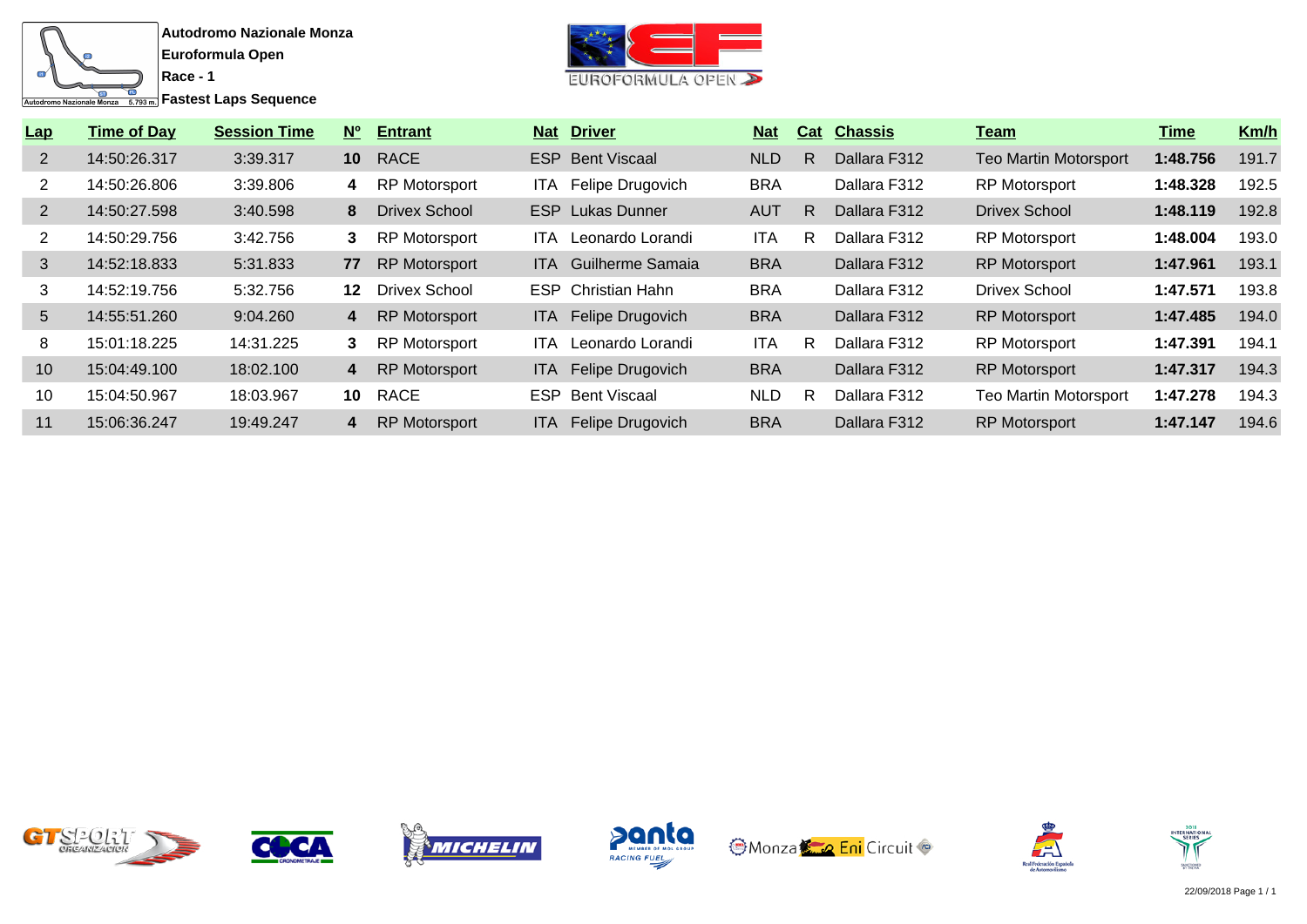![](_page_14_Figure_0.jpeg)

**Race - 1**

**Event Best Maximum Speed** 

![](_page_14_Picture_3.jpeg)

| <b>No</b>       | <b>Entrant</b>           | <u>Nat</u> | <b>Driver</b>               | <u>Nat</u> | Cat             | <b>Clas</b>    | <b>Chassis</b> | <u>Team</u>                  | <b>Km/h Session</b>            |
|-----------------|--------------------------|------------|-----------------------------|------------|-----------------|----------------|----------------|------------------------------|--------------------------------|
| 8.              | <b>Drivex School</b>     | ESP        | Lukas Dunner                | <b>AUT</b> | $\mathsf{R}$    | $\overline{1}$ | Dallara F312   | Drivex School                | <b>262.1 Free Practice - 2</b> |
| 18              | Campos Racing            |            | <b>ESP</b> Marcos Siebert   | <b>ARG</b> |                 |                | Dallara F312   | Campos Racing                | $262.1$ Qualifying - 1         |
| 77              | <b>RP Motorsport</b>     | ITA I      | Guilherme Samaia            | <b>BRA</b> |                 |                | Dallara F312   | <b>RP Motorsport</b>         | 262.1 Race - 1                 |
| 51              | <b>RACE</b>              |            | ESP Aldo Festante           | <b>ITA</b> | R <sub>2</sub>  |                | Dallara F312   | <b>Teo Martin Motorsport</b> | 262.1 Race - 1                 |
| 3.              | <b>RP Motorsport</b>     | ITA.       | Leonardo Lorandi            | ITA.       | R 3             |                | Dallara F312   | <b>RP Motorsport</b>         | 261.5 Race - 1                 |
| 21              | <b>Fortec Motorsport</b> |            | <b>GBR</b> Calan Williams   | AUS        |                 |                | Dallara F312   | Fortec Motorsport            | $261.5$ Race - 1               |
| 34              | Carlin Motorsport        |            | <b>GBR</b> Matheus lorio    | <b>BRA</b> |                 |                | Dallara F312   | Carlin Motorsport            | 261.5 Race - 1                 |
|                 | <b>RP Motorsport</b>     |            | <b>ITA</b> Kaylen Frederick | <b>USA</b> | $R$ 4           |                | Dallara F312   | <b>RP Motorsport</b>         | 261.5 Race - 1                 |
| 28              | Carlin Motorsport        |            | <b>GBR</b> Cameron Das      | <b>USA</b> |                 |                | Dallara F312   | Carlin Motorsport            | <b>260.8 Free Practice - 2</b> |
| 10 <sup>1</sup> | <b>RACE</b>              |            | <b>ESP</b> Bent Viscaal     | <b>NLD</b> | R               | $-5$           | Dallara F312   | <b>Teo Martin Motorsport</b> | <b>260.2 Free Practice - 2</b> |
| 11              | Campos Racing            | ESP        | Alex Karkosik               | <b>POL</b> |                 |                | Dallara F312   | Campos Racing                | 260.2 Race - 1                 |
| $4^{\circ}$     | <b>RP Motorsport</b>     | ITA.       | Felipe Drugovich            | <b>BRA</b> |                 |                | Dallara F312   | <b>RP Motorsport</b>         | <b>259.6 Free Practice - 2</b> |
| 12              | Drivex School            | ESP        | Christian Hahn              | <b>BRA</b> |                 |                | Dallara F312   | Drivex School                | 259.6 Race - 1                 |
| 5.              | Carlin Motorsport        |            | <b>GBR</b> Dev Gore         | <b>USA</b> | $R_{\parallel}$ | -6             | Dallara F312   | Carlin Motorsport            | 256.5 Free Practice - $2$      |

![](_page_14_Picture_5.jpeg)

![](_page_14_Picture_6.jpeg)

![](_page_14_Picture_7.jpeg)

![](_page_14_Picture_8.jpeg)

![](_page_14_Picture_9.jpeg)

![](_page_14_Picture_10.jpeg)

![](_page_14_Picture_11.jpeg)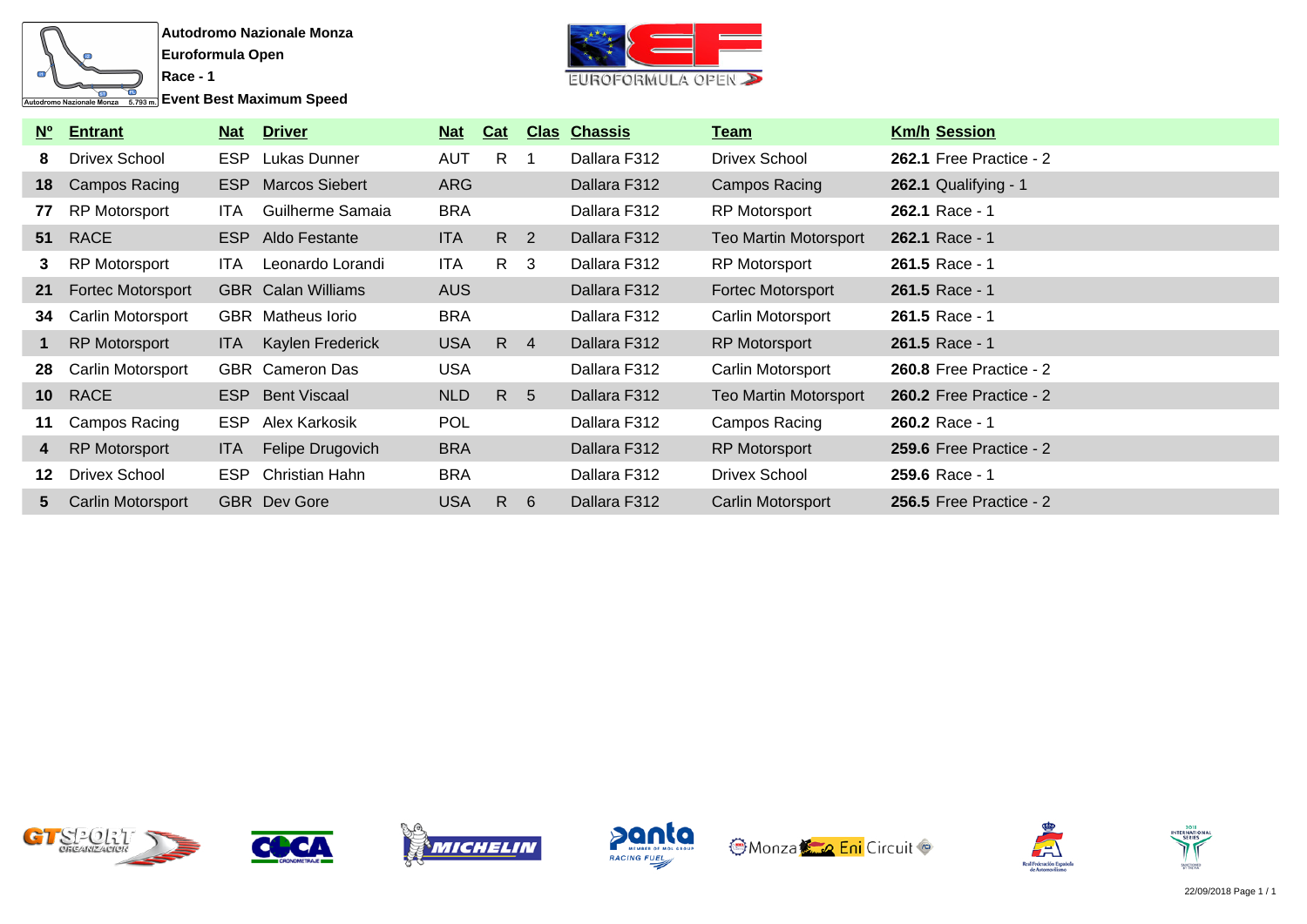![](_page_15_Picture_0.jpeg)

**Race - 1**

![](_page_15_Picture_3.jpeg)

**LAP**

| Nr | Po           | Grid | 1            | 2  | 3                 | 4  | 5  | 6  | 7  | 8  | 9  | 10 | 11 | 12 | 13 | 14 | 15 | 16 |
|----|--------------|------|--------------|----|-------------------|----|----|----|----|----|----|----|----|----|----|----|----|----|
| 10 | 1            | 10   | 10           | 10 | 10                | 10 | 4  | 4  | 4  | 4  | 4  | 4  | 4  | 4  | 4  | 4  | 4  | 4  |
| 18 | $\mathbf{2}$ | 18   | 18           | 4  | $\overline{4}$    | 4  | 10 | 18 | 18 | 10 | 10 | 10 | 18 | 18 | 18 | 18 | 18 | 18 |
| 4  | 3            | 4    | 4            | 18 | 18                | 18 | 18 | 10 | 10 | 18 | 18 | 18 | 8  | 8  | 8  | 8  | 8  | 8  |
| 8  | 4            | 8    | 11           | 8  | 8                 | 8  | 8  | 8  | 8  | 8  | 8  | 8  | 3  | 3  | 3  | 3  | 3  | 3  |
| 21 | 5            | 21   | 21           | 21 | 21                | 34 | 34 | 3  | 3  | 3  | 3  | 3  | 34 | 34 | 34 | 34 | 34 | 34 |
| 3  | 6            | 3    | 8            | 34 | 34                | 21 | 3  | 34 | 34 | 34 | 34 | 34 | 11 | 11 | 11 | 11 | 11 | 11 |
| 34 | 7            | 34   | 34           | 11 | 77                | 77 | 12 | 77 | 11 | 11 | 11 | 11 | 51 | 51 | 51 | 51 | 51 | 12 |
| 11 | 8            | 11   | 28           | 3  | 3                 | 3  | 11 | 11 | 77 | 51 | 51 | 51 | 12 | 12 | 12 | 12 | 12 | 51 |
| 1  | 9            | 1    | 77           | 77 | $12 \overline{ }$ | 12 | 77 | 12 | 12 | 12 | 12 | 12 | 5  | 5  | 5  | 5  | 5  | 5  |
| 28 | 10           | 28   | 12           | 51 | 11                | 11 | 51 | 51 | 51 | 5  | 5  | 5  | 21 | 21 | 21 | 21 | 21 | 21 |
| 5  | 11           | 5    | 3            | 12 | 51                | 51 | 21 | 5  | 5  | 77 | 21 | 21 | 77 | 77 | 77 | 77 | 77 |    |
| 51 | 12           | 51   | 5            | 5  | 5                 | 5  | 5  | 21 | 21 | 21 | 77 | 77 | 1  | 1  | 1  | 1  |    |    |
| 12 | 13           | 12   | 51           | 1  | $\mathbf 1$       | 1  | 1  | 1  | 1  | 1  | 1  | 1  |    |    |    |    |    |    |
| 77 | 14 77        |      | $\mathbf{1}$ |    |                   |    |    |    |    |    |    |    |    |    |    |    |    |    |

![](_page_15_Picture_6.jpeg)

![](_page_15_Picture_7.jpeg)

![](_page_15_Picture_8.jpeg)

![](_page_15_Picture_9.jpeg)

![](_page_15_Picture_10.jpeg)

![](_page_15_Picture_11.jpeg)

![](_page_15_Picture_12.jpeg)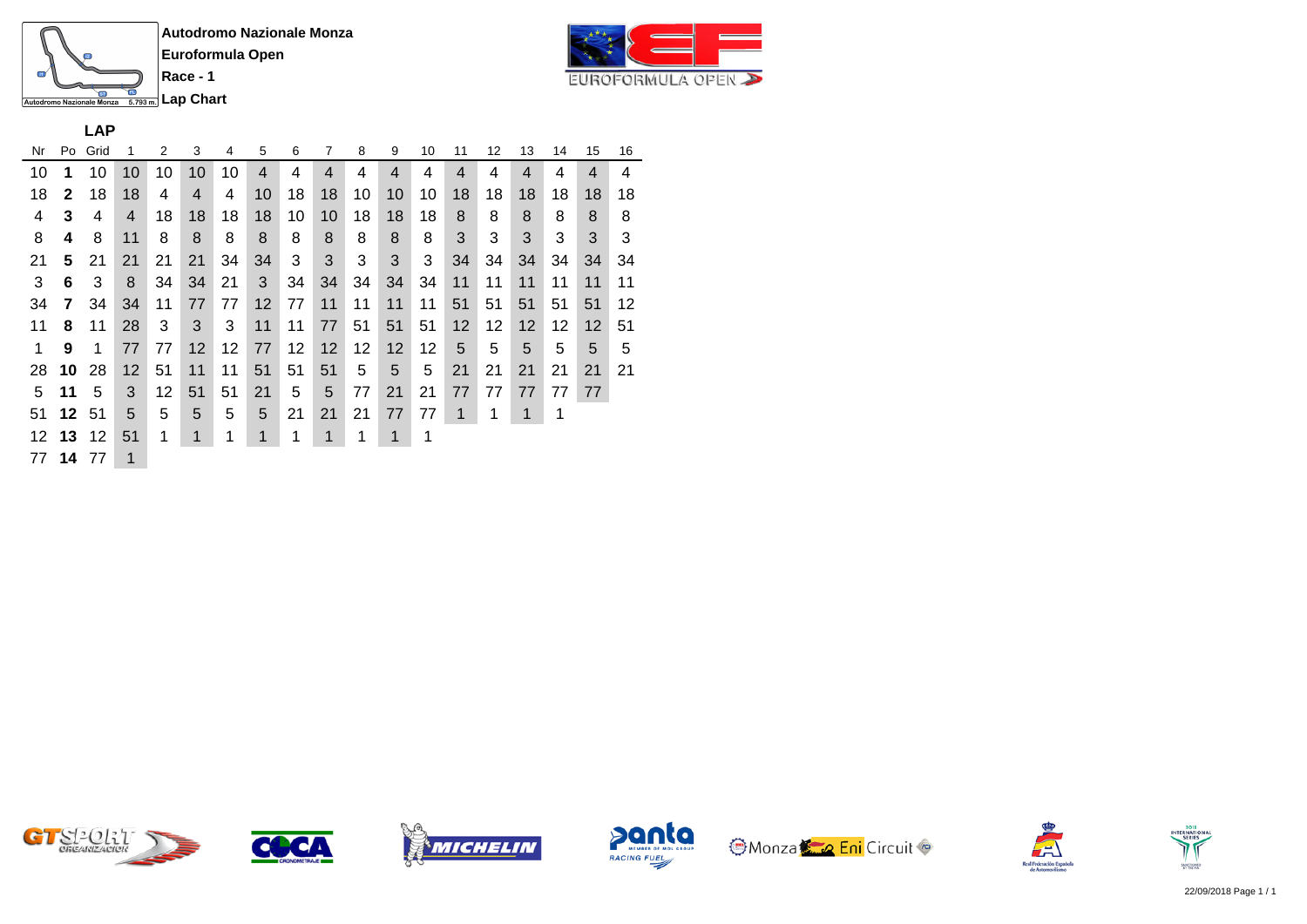![](_page_16_Picture_0.jpeg)

![](_page_16_Picture_1.jpeg)

![](_page_16_Figure_2.jpeg)

![](_page_16_Picture_3.jpeg)

![](_page_16_Picture_4.jpeg)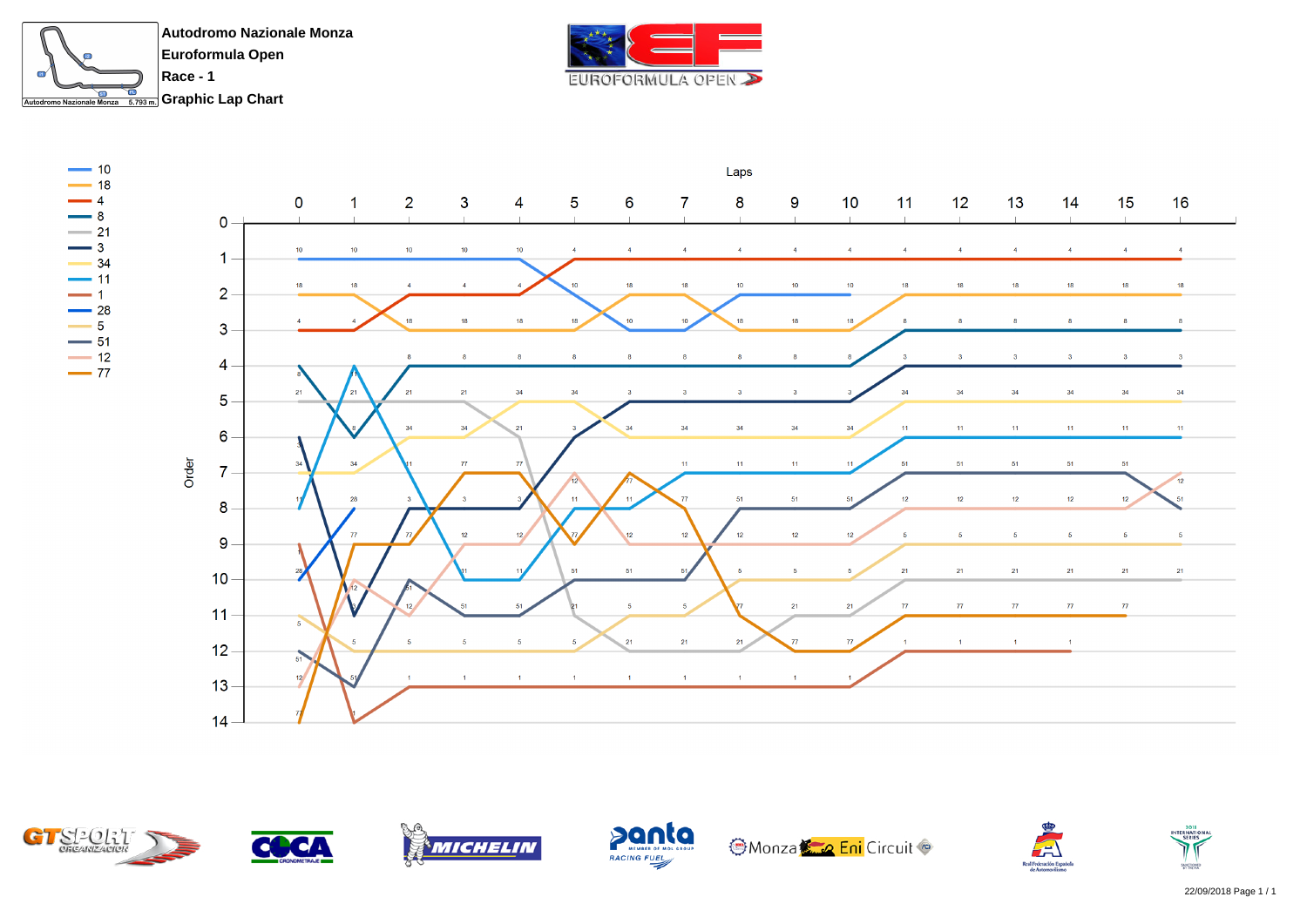![](_page_17_Figure_0.jpeg)

Autodromo Nazionale Monza 5.793 m. **Pit Stop Analysis** 

![](_page_17_Picture_3.jpeg)

| Nr. | In Day Time Entrant        | <b>Nat</b> | <b>Driver</b>        | <b>Nat</b> | <b>Cat Chassis</b> | <u>Team</u>          | In Time Stop N <sup>o</sup> | <b>Pit Time Handicap</b> | <b>Penalty</b> |
|-----|----------------------------|------------|----------------------|------------|--------------------|----------------------|-----------------------------|--------------------------|----------------|
|     | 14:49:08.231 RP Motorsport | ITA.       | Kaylen Frederick     | USA        | Dallara F312       | RP Motorsport        | 2:21.367                    | 39.341                   |                |
|     | 14:58:05.554 RP Motorsport |            | ITA Kaylen Frederick | <b>USA</b> | Dallara F312       | <b>RP Motorsport</b> | 11:18.690                   | 1:18.013                 |                |
|     | 15:01:25.798 RP Motorsport | <b>ITA</b> | Guilherme Samaia     | <b>BRA</b> | Dallara F312       | RP Motorsport        | 14:38.934                   | 25.750                   |                |
| 77  | 15:03:41.815 RP Motorsport | ITA.       | Guilherme Samaia     | <b>BRA</b> | Dallara F312       | <b>RP Motorsport</b> | 16:54.950                   | 1:06.547                 |                |

![](_page_17_Picture_5.jpeg)

![](_page_17_Picture_6.jpeg)

![](_page_17_Picture_7.jpeg)

![](_page_17_Picture_8.jpeg)

![](_page_17_Picture_9.jpeg)

![](_page_17_Picture_10.jpeg)

![](_page_17_Picture_11.jpeg)